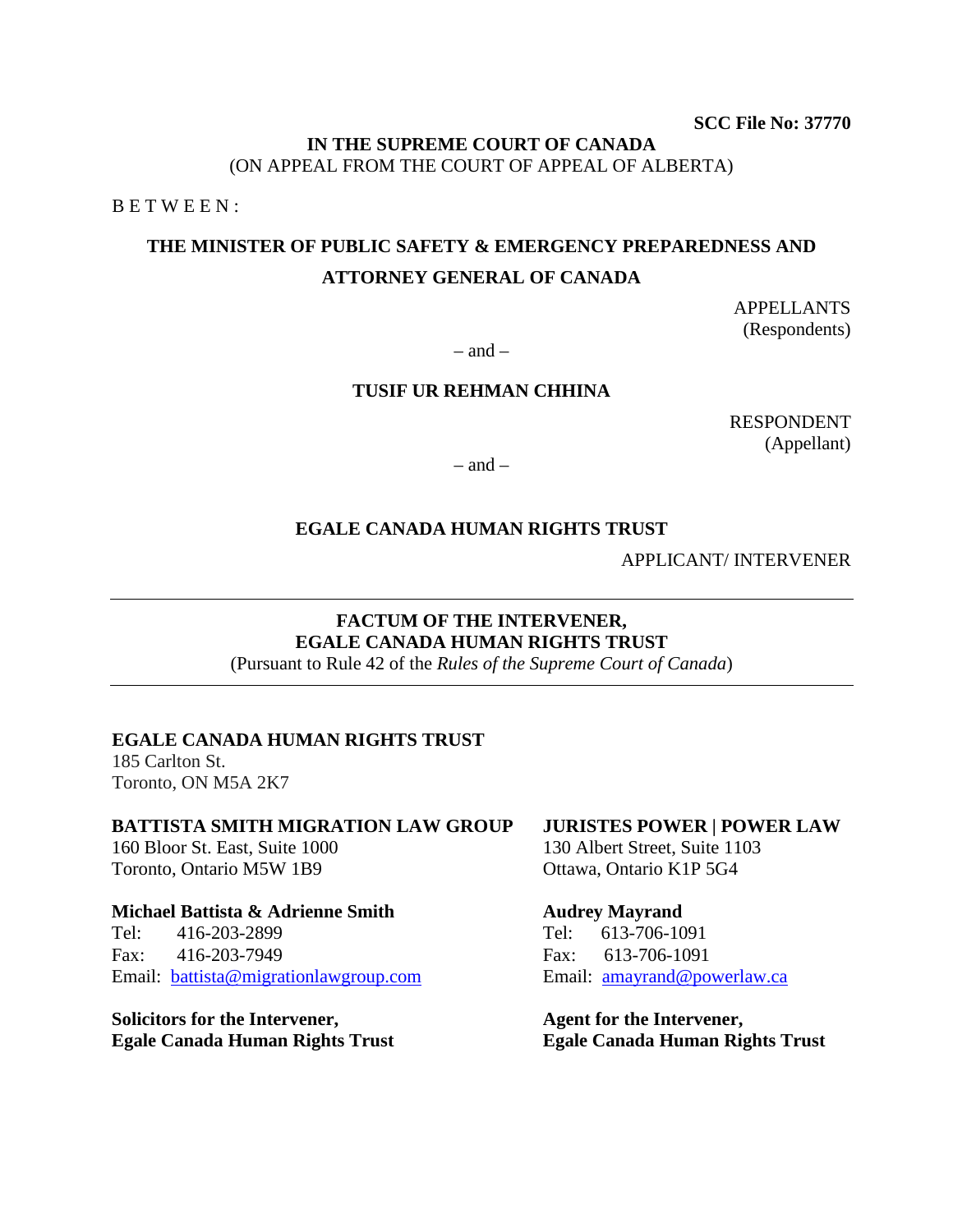**TO: THE REGISTRAR OF THE SUPREME COURT OF CANADA** 301 Wellington Street Ottawa, Ontario K1A 0J1

#### **AND TO:**

**ATTORNEY GENERAL OF CANADA** 900 - 840 Howe Street Vancouver, British Columbia V6Z 2S9

**Donnaree Nygard Liliane Bantourakis** Tel: (604) 666-3049 Fax: (604) 775-5942

**Counsel for the Appellants, Minister of Public Security and Attorney General of Canada** 

#### **NOTA BENE LAW GROUP INC.**

350 - 7th Avenue SW Suite 800 Calgary, Alberta T2P 3N9

**Nico G. J. Breed & Barbara Jackman**  Tel: (403) 444-6484 Fax: (403) 444-6485 Email: [nico@nblawgroup.ca](mailto:nico@nblawgroup.ca) 

**Counsel for the Respondent, Tusif Ur Rehman Chhina**

#### **ATTORNEY GENERAL OF ALBERTA**

Chief Crown Prosecutor 600 Centrium Place 332 - 6 Avenue SW Calgary, Alberta T3R 1J3

#### **John-Marc Dubé**

Tel: (780) 427-3966 Fax: (780) 427-1230 Email: [John-Marc.Dube@gov.ab.ca](mailto:John-Marc.Dube@gov.ab.ca)

#### **DEPARTMENT OF JUSTICE**

50 O'Connor Street, Suite 500 Ottawa, Ontario K1A 0H8

#### **Christopher Rupar**

Tel: (613) 670-6290 Fax: (613) 954-1920 Email: chirstopher.rupar@justice.gc.ca

**Agent for the Appellants, Minister of Public Security and Attorney General of Canada**

#### **COMMUNITY LEGAL SERVICES OF OTTAWA-SOUTH OFFICE**

1355 Bank Street Suite 406 Ottawa, Ontario K1H 8K7

#### **Jaime Lefebvre**

Tel: (613) 733-0140 Ext. 6027 Email: [lefebvj@lao.on.ca](mailto:lefebvj@lao.on.ca) 

**Agent for the Respondent, Tusif Ur Rehman Chhina**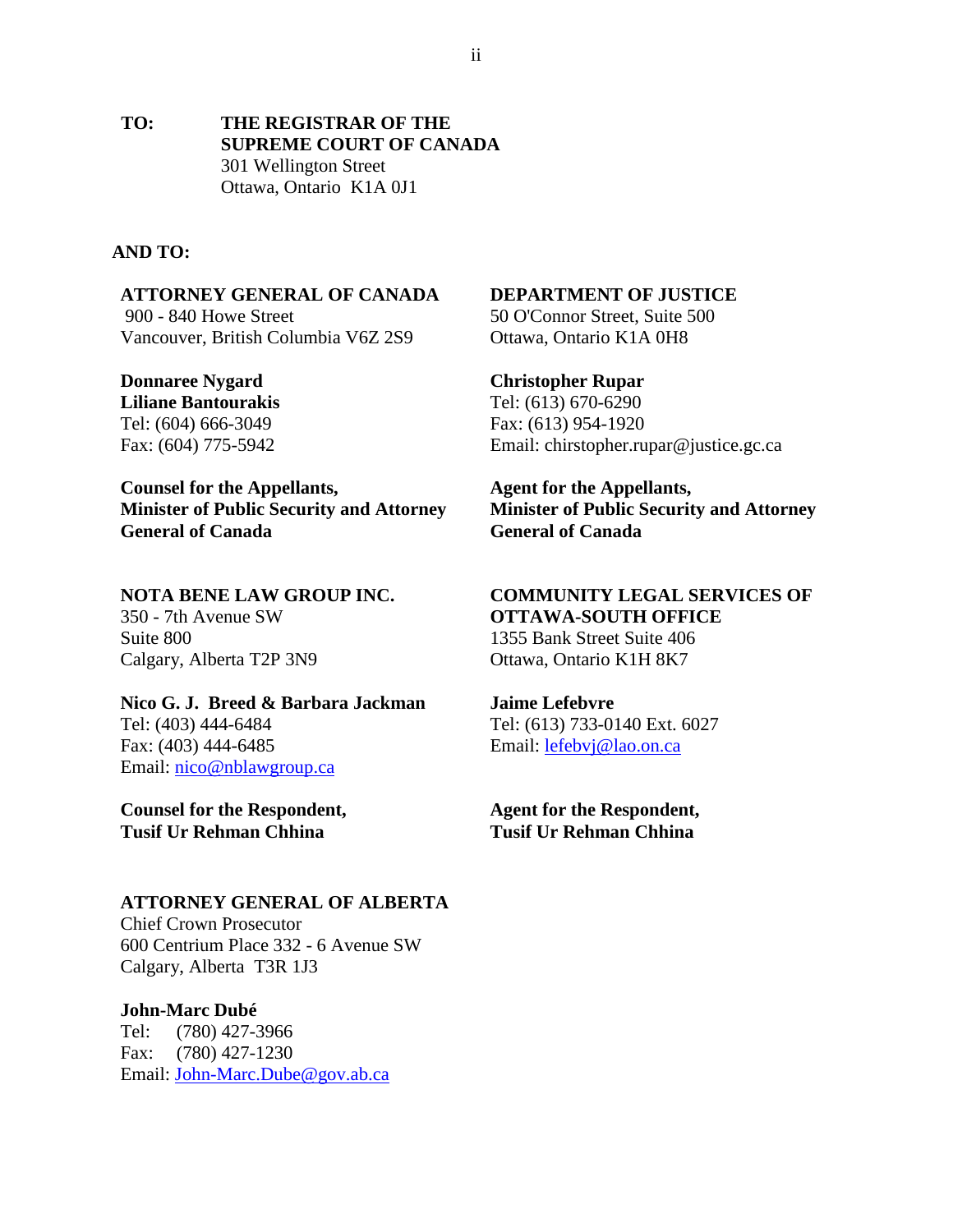#### **SEKHAR LAW OFFICE AND ASSOCIATES**

1040 Eglinton Avenue West 2nd floor Toronto, Ontario M6C 2C5

#### **Swathi Sekhar & Maija Martin**

Telephone: (416) 885-8534 Fax: (416) 352-5830 E-mail: [swathi@sekharlawoffice.com](mailto:swathi@sekharlawoffice.com)

## **Counsel for the Intervener, End Immigration Detention Network**

# **JARED WILL & ASSOCIATES** 226 Bathurst Suite 200

Toronto, Ontario M5T 2R9

## **Jared Will & Joshua Blum** Telephone: (416) 657-1472 Fax: (416) 657-1511 E-mail: [jared@jwlaw.ca](mailto:jared@jwlaw.ca)

## **Counsel for the Intervener, Canadian Association of Refugee Lawyers**

# **WILSON, CHRISTEN** 137 Church Street

Toronto, Ontario M5B 1Y4

# **Jeffery Wilson & Farrah Hudani** Telephone: (416) 360-5952

Fax: (416) 360-1350 E-mail: [jeffery@wilsonchristen.com](mailto:jeffery@wilsonchristen.com)

## **Counsel for the Intervener, Defence for Children International-Canada**

#### **SHANBAUM SEMANYK PROFESSIONAL CORPORATION** 150 Isabella Street, Suite 305

Ottawa, Ontario K1S 1V7

## **Terri H. Semanyk**

Telephone: (613) 238-6969 Ext: 2 Fax: (613) 238-9916 E-mail: [tsemanyk@sspclaw.ca](mailto:tsemanyk@sspclaw.ca)

## **Agent for the Intervener, End Immigration Detention Network**

# **COMMUNITY LEGAL SERVICES-OTTAWA CARLETON**

1 Nicholas Street, Suite 422 Ottawa, Ontario K1N 7B7

## **Michael Bossin** Telephone: (613) 241-7008 Ext: 224 Fax: (613) 241-8680 E-mail: [bossinm@lao.on.ca](mailto:bossinm@lao.on.ca)

## **Agent for the Intervener, Canadian Association of Refugee Lawyers**

## **GOWLING WLG (CANADA) LLP** 160 Elgin Street, Suite 2600 Ottawa, Ontario K1P 1C3

## **Matthew Estabrooks** Telephone: (613) 786-8695 Fax: (613) 563-9869 Email: [matthew.estabrooks@gowlingwlg.com](mailto:matthew.estabrooks@gowlingwlg.com)

## **Agent for the Intervener, Defence for Children International-Canada**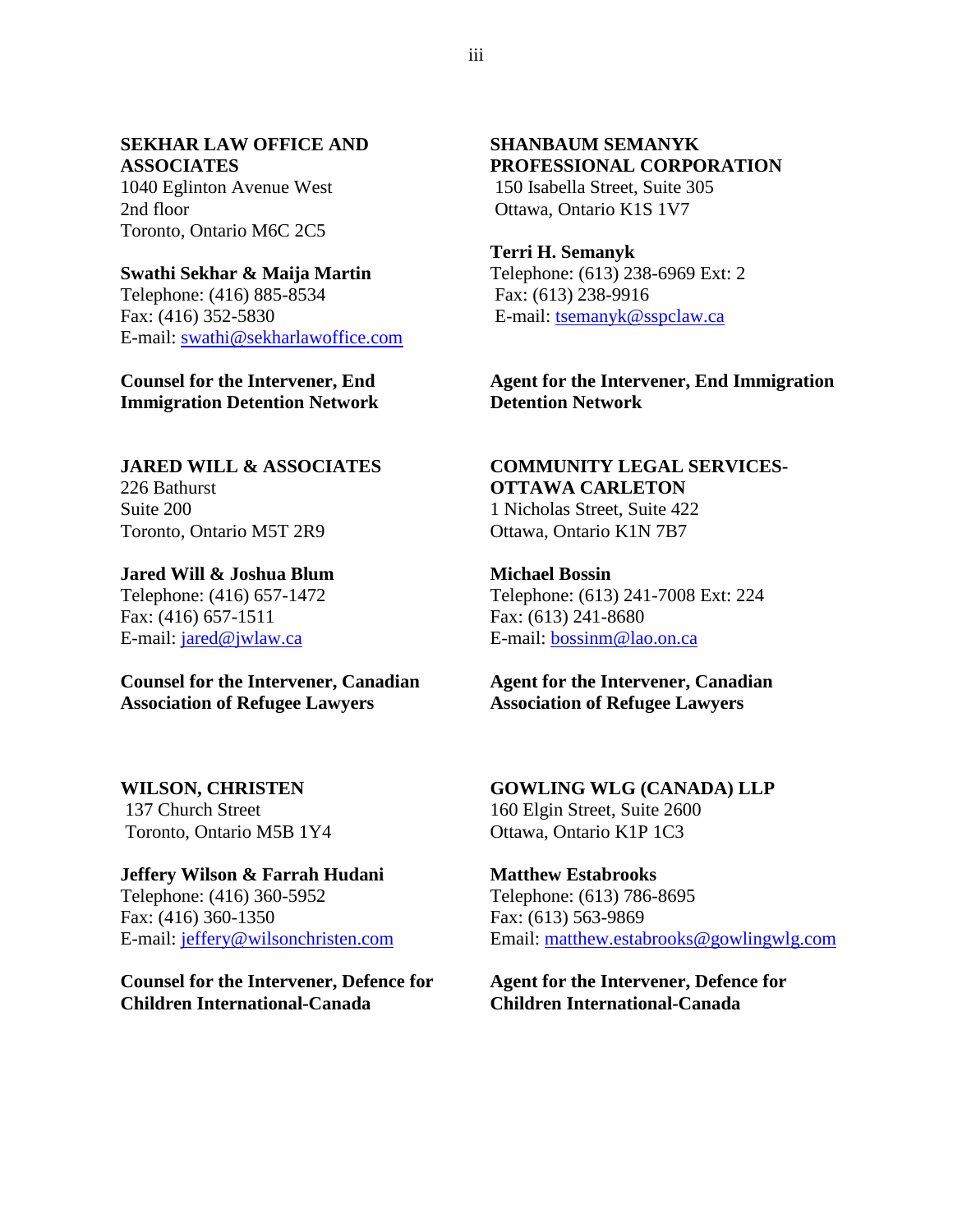#### **COMMUNITY LEGAL SERVICES-OTTAWA CARLETON**

1 Nicholas Street, Suite 422 Ottawa, Ontario K1N 7B7

#### **Michael Bossin, Laïla Demirdache & Jamie Liew**

Telephone: (613) 241-7008 Ext: 224 Fax: (613) 241-8680 E-mail: [bossinm@lao.on.ca](mailto:bossinm@lao.on.ca) 

**Counsel for the Intervener, Amnesty International Canada (English Branch)**

#### **COMMUNITY & LEGAL AID SERVICES PROGRAMME**

York University, Osgoode Hall Law School Ignat Kaneff Building 4700 Keele Street Toronto, Ontario M3J 1P3

#### **Subodh Bharati**

Telephone: (416) 736-5029 Fax: (416) 736-5564 E-mail: [sbharati@osgoode.yorku.ca](mailto:sbharati@osgoode.yorku.ca)

**Counsel for the Intervener, Community & Legal Aid Services Programme**

#### **EDELMANN & COMPANY LAW OFFICES**

905 - 207 West Hastings Street Vancouver, British Columbia V6B 1H7

### **Peter H. Edelmann, Erica Olmstead & Molly Joeck** Telephone: (604) 646-4684 Fax: (604) 648-8043 E-mail: [peter@edelmann.ca](mailto:peter@edelmann.ca)

**Counsel for the Intervener, Canadian Council for Refugees**

#### **SUPREME ADVOCACY LLP**

100- 340 Gilmour Street Ottawa, Ontario K2P 0R3

#### **Marie-France Major**

Telephone: (613) 695-8855 Ext: 102 Fax: (613) 695-8580 E-mail: [mfmajor@supremeadvocacy.ca](mailto:mfmajor@supremeadvocacy.ca)

**Agent for the Intervener, Community & Legal Aid Services Programme**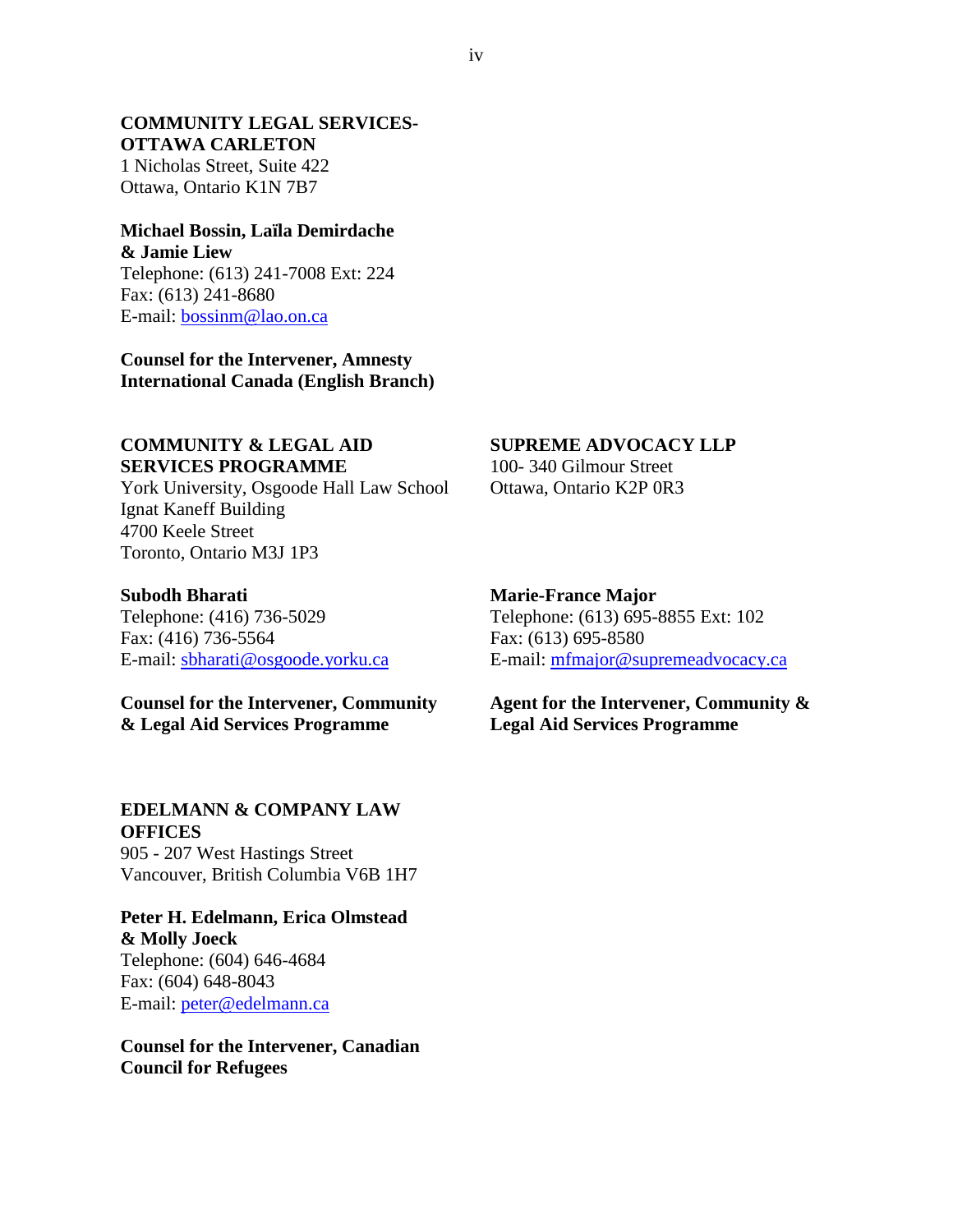#### **STOCKWOODS LLP**

77 King Street West, Suite 4130 Toronto-Dominion Centre Toronto, Ontario M5K 1H1

**Nader R. Hasan** Telephone: (416) 593-7200 Fax: (416) 593-9345 E-mail: [naderh@stockwoods.ca](mailto:naderh@stockwoods.ca)

**Counsel for the Intervener, Queen's Prison Law Clinic** 

#### **JURISTES POWER | POWER LAW**

130 Albert Street, Suite 1103 Ottawa, Ontario K1P 5G4

# **Maxine Vincelette**

Telephone: (613) 702-5561 Fax: (613) 702-5561 E-mail: [mvincelette@powerlaw.ca](mailto:mvincelette@powerlaw.ca)

**Agent for the Intervener, Queen's Prison Law Clinic**

#### **FRANCES MAHON LAW**

402 West Pender Street Vancouver, British Columbia V6B 1T6

**Frances Mahon** Telephone: (604) 910-8479 Fax: (604) 608-3319 E-mail: [frances@francesmahonlaw.com](mailto:frances@francesmahonlaw.com)

## **Counsel for the Intervener, British Columbia Civil Liberties Association**

**GOLDBLATT PARTNERS LLP** 500-30 Metcalfe St. Ottawa, Ontario K1P 5L4

**Colleen Bauman** Telephone: (613) 482-2463 Fax: (613) 235-3041 E-mail: [cbauman@goldblattpartners.com](mailto:cbauman@goldblattpartners.com)

**Agent for the Intervener, British Columbia Civil Liberties Association** 

## **BORDEN LADNER GERVAIS LLP**

22 Adelaide Street West Suite 3400 Toronto, Ontario M5H 4E3

#### **Ewa Krajewska & Pierre N. Gemson**

Telephone: (416) 367-6244 Fax: (416) 367-6749 E-mail: [ekrajewska@blg.com](mailto:ekrajewska@blg.com) 

**Counsel for the Intervener, Canadian Civil Liberties Association**

## **BORDEN LADNER GERVAIS LLP**

World Exchange Plaza 100 Queen Street, suite 1300 Ottawa, Ontario K1P 1J9

# **Nadia Effendi**  Telephone: (613) 237-5160

Fax: (613) 230-8842 E-mail: [neffendi@blg.com](mailto:neffendi@blg.com) 

**Agent for the Intervener, Canadian Civil Liberties Association**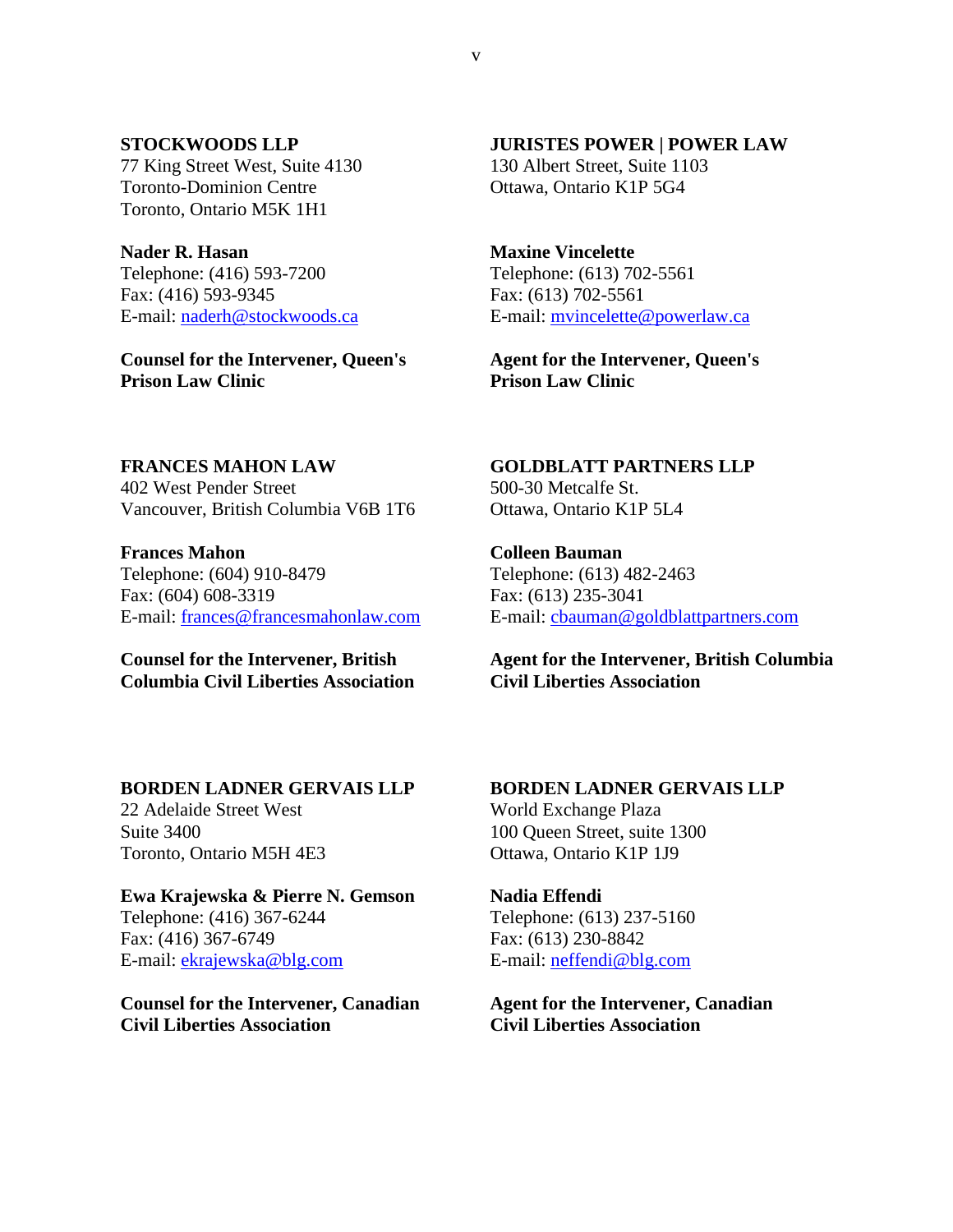#### **MCCARTEN WALLACE**

1900-439 University Ave. Toronto, Ontario M5G 1Y8

## **Simon Wallace & Simon Borys**

Telephone: (416) 363-1696 Fax: (416) 363-4089 E-mail: [simon@mccartenwallace.com](mailto:simon@mccartenwallace.com)

**Counsel for the Intervener, Canadian Prison Law Association** 

#### **BORYS LAW**

348 Bagot Street, Suite 106 Kingston, ON K7K 3B7

## **Simon Borys**

Tel.: 613-777-6262 Fax: 613-777-6263 Email: [simon@boryslaw.ca](mailto:simon@boryslaw.ca)

**Agent for the Intervener, Canadian Prison Law Association**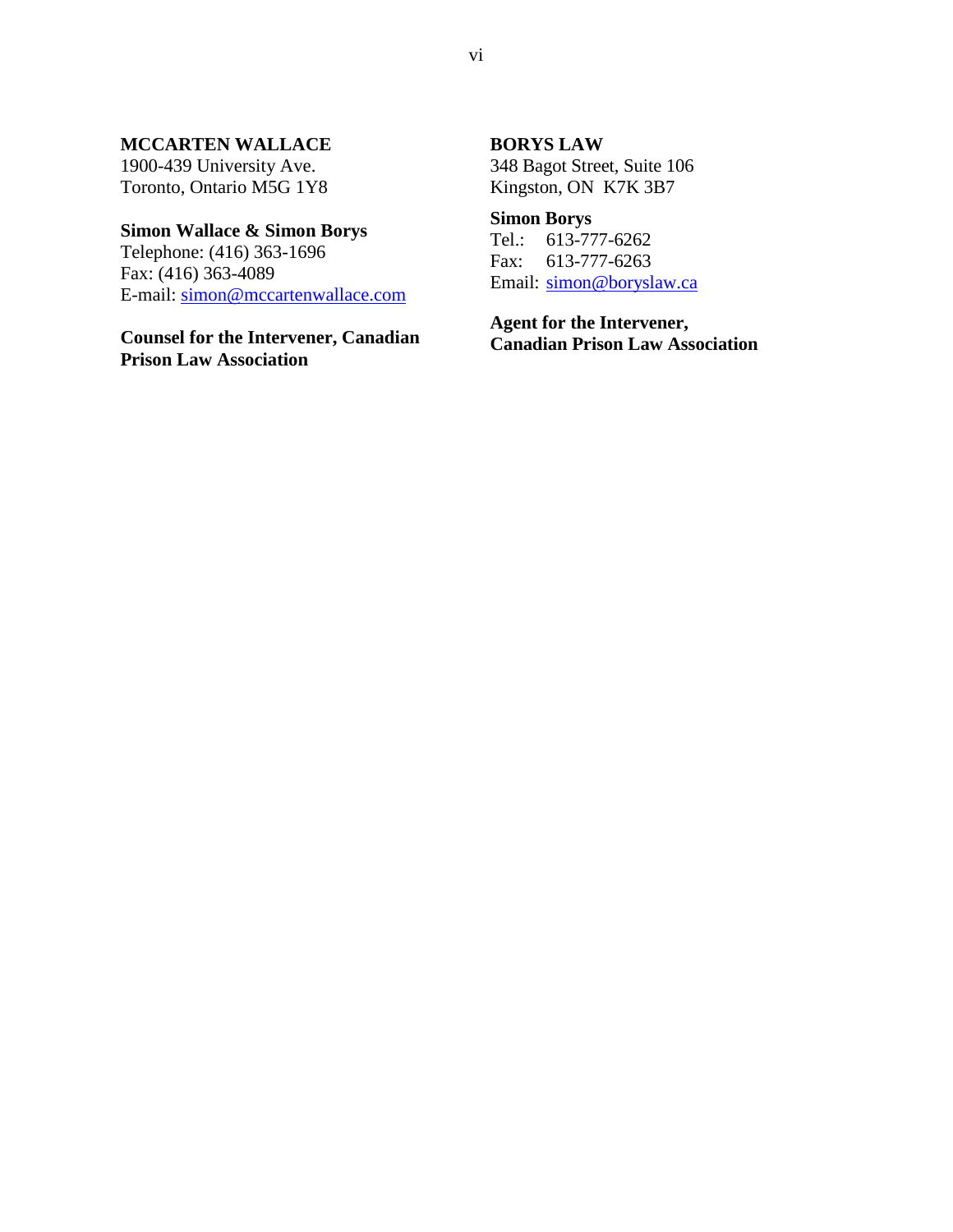# **TABLE OF CONTENTS**

| A.             | The importance of a review and remedy of location and conditions of detention 2 |  |
|----------------|---------------------------------------------------------------------------------|--|
| <b>B.</b>      | Lack of clarity regarding whether the IRPA scheme allows for a consideration    |  |
|                |                                                                                 |  |
| $\mathbf{C}$ . | Decision makers under the IRPA scheme have no power to remedy location          |  |
|                |                                                                                 |  |
| D.             | Habeas corpus is effective in reviewing and remedying the illegality of         |  |
|                |                                                                                 |  |
| E.             | Habeas corpus is more advantageous than the IRPA scheme in reviewing            |  |
|                | and remedying the legality of the location and conditions of immigration        |  |
|                |                                                                                 |  |
|                |                                                                                 |  |
|                |                                                                                 |  |
|                |                                                                                 |  |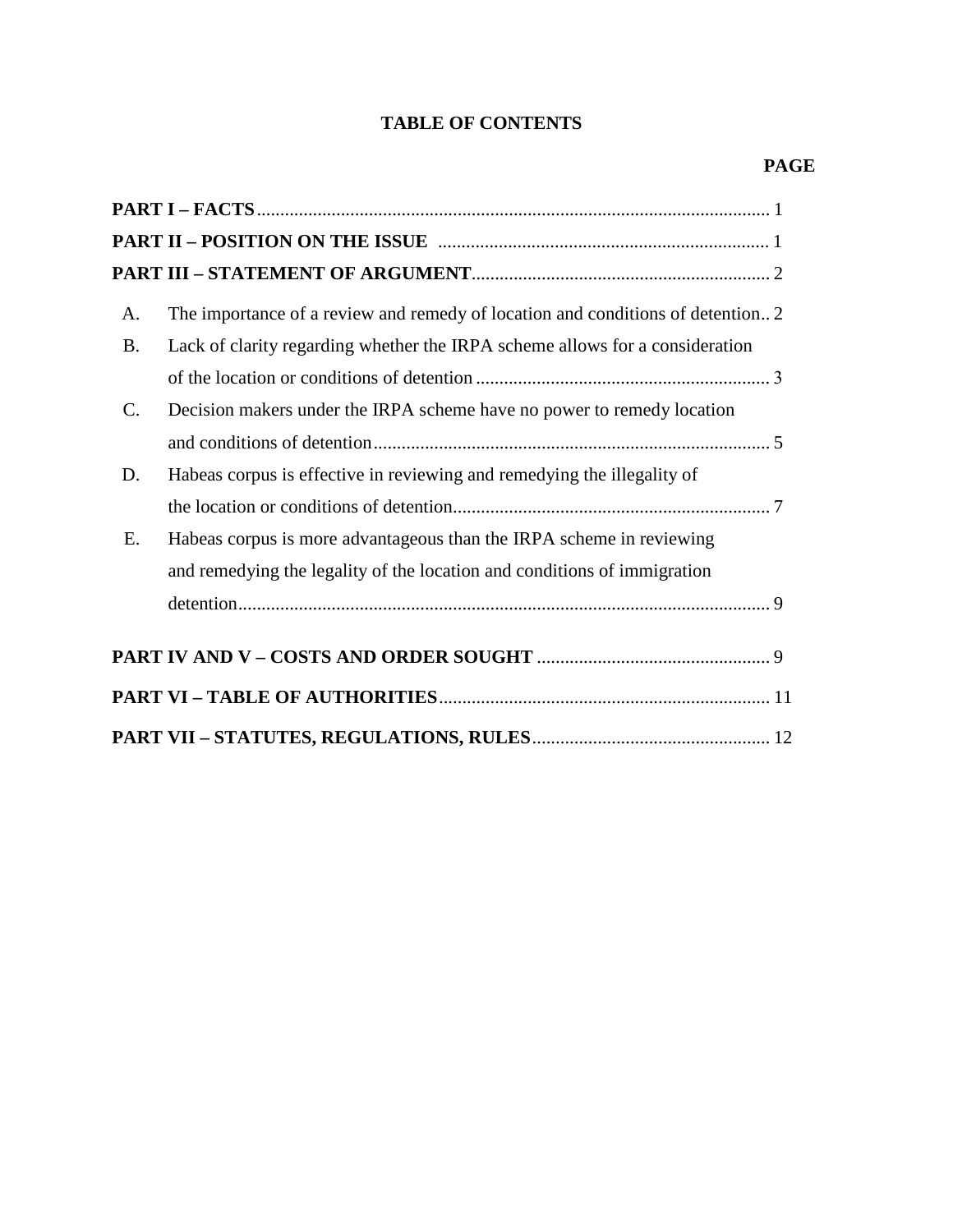### **PART I – FACTS**

1. Egale Canada Human Rights Trust ("Egale") accepts and adopts the facts as stated by the Respondent Tusif Ur Rehman Chhina.

#### **PART II – POSITION ON THE ISSUES**

2. The fundamental question engaged in this appeal is whether the process for challenging immigration detention through the provisions in the *Immigration and Refugee Protection Act* (IRPA), including Federal Court judicial review, constitute a complete, comprehensive and expert scheme which is at least as broad as *habeas corpus* and no less advantageous.<sup>[1](#page-7-0)</sup>

3. The Alberta Court of Appeal focused on measuring the IRPA scheme against *habeas corpus* in relation to assessing the length and indeterminacy of detention. While length and indeterminacy is one method of measuring the legality of detention, Egale intervenes in this appeal to draw this Court's attention to the importance of taking into account the factors of location and conditions of detention in measuring the IRPA scheme against *habeas corpus*. More specifically, Egale's position is that:

- a) a review of the location and conditions of detention is vital for detained migrants from vulnerable demographic groups, such as the LGBTQ community;
- b) it is not clear that decision makers under the IRPA scheme must consider location and conditions of detention as a factor in determining release or continued detention;
- c) it is clear that decision makers under the IRPA scheme have no power to remedy location and conditions of detention which are harsh or illegal;
- d) by contrast, *habeas corpus* empowers a judge to consider and to remedy harsh or illegal location and conditions of detention;
- e) the IRPA scheme is not equally advantageous to *habeas corpus* because it does not empower decision makers to review and remedy harsh or illegal location and conditions of detention.

<span id="page-7-0"></span><sup>1</sup> *Chhina v. Canada (Public Safety and Emergency Preparedness)* 2017 ABCA 248 at para. 7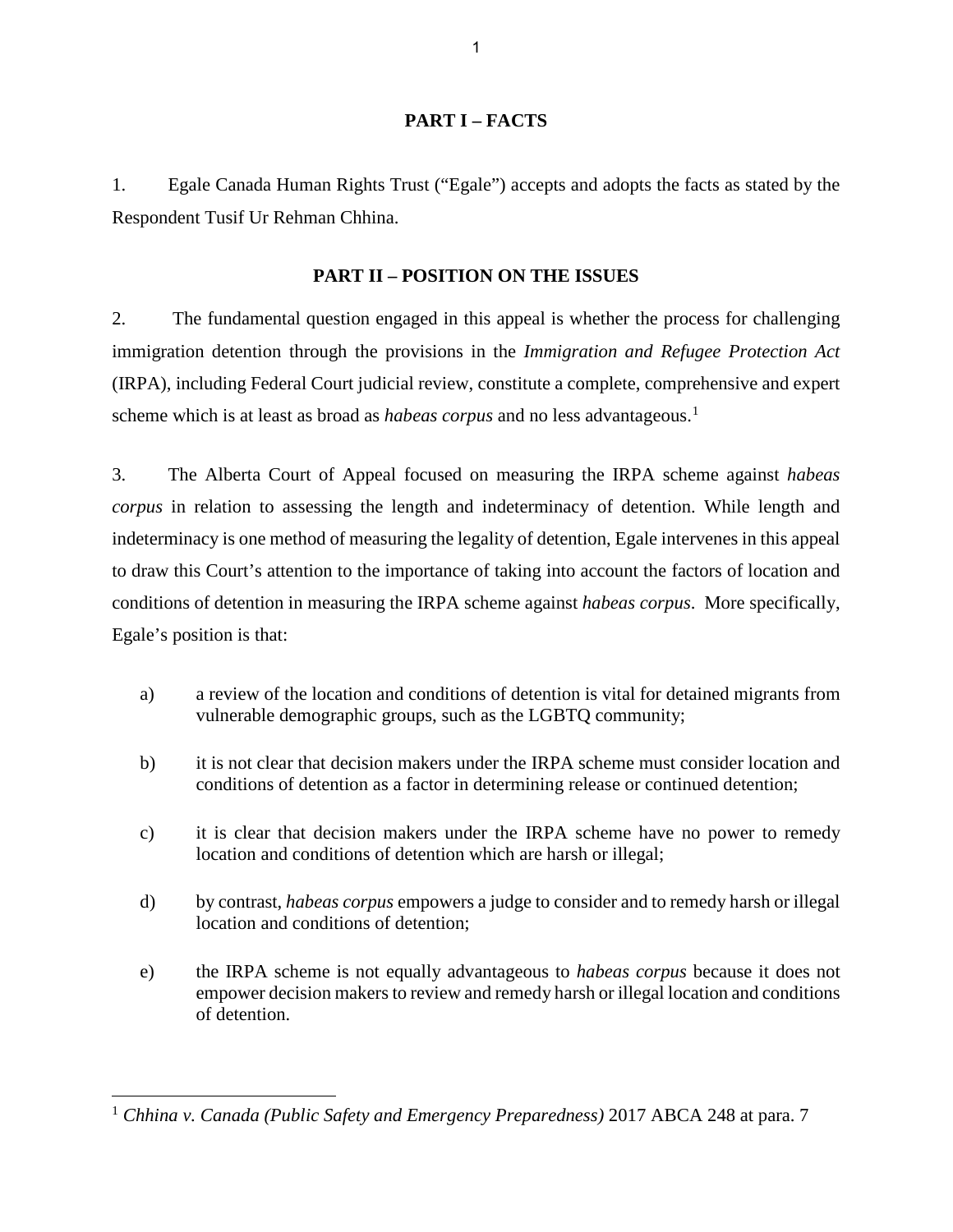#### **PART III – STATEMENT OF ARGUMENT**

#### **A) The importance of a review and remedy of location and conditions of detention**

4. The Alberta Court of Appeal assessed the completeness, comprehensiveness, and expertise of IRPA's statutory scheme in determining the legality of immigration detention based on the length and indeterminacy of detention. However, the legality of detention can be assessed not only based on the length and indeterminacy of detention, but on the location and conditions of detention. A detention which is brief and determinate can be illegal if the location and conditions of detention subject the detainee to harsh and inhumane treatment. $2$ 

5. Egale has intervened in this appeal due to the wide-reaching impact on LGTBQ migrants and other demographic groups for whom the location and conditions immigration detention can pose particular hardship and at times human rights violations. While this issue is important for the LGBTQ community, there are certainly other demographic groups subject to immigration detention with unique vulnerabilities, such as children, women, and people with physical or mental health needs. Within these vulnerable groups, however, it continues to be a challenge to recognize the vulnerabilities of the LGBTQ community. For example, CBSA's detention policy manual lists vulnerable groups for whom "detention may cause a particular hardship". Examples include minors, pregnant women and nursing mothers, and people with mental and physical health issues. The LGBTQ community is not listed among these vulnerable groups, despite the risks of harsh and inhumane conditions described below.[3](#page-8-1)

6. An evaluation of the legality of immigration detention based on the location and conditions of detention is critical for LGBTQ migrants in immigration detention. The potential violations faced by LGBTQ migrants in immigration detention include:

- Physical and sexual violence,
- Social isolation and segregation,

<span id="page-8-0"></span><sup>2</sup> *Brown v. Canada (Minister of Citizenship and Immigration)*, 2017 FC 710 at para. 4

<span id="page-8-1"></span> $3$  ENF 20, section 5.11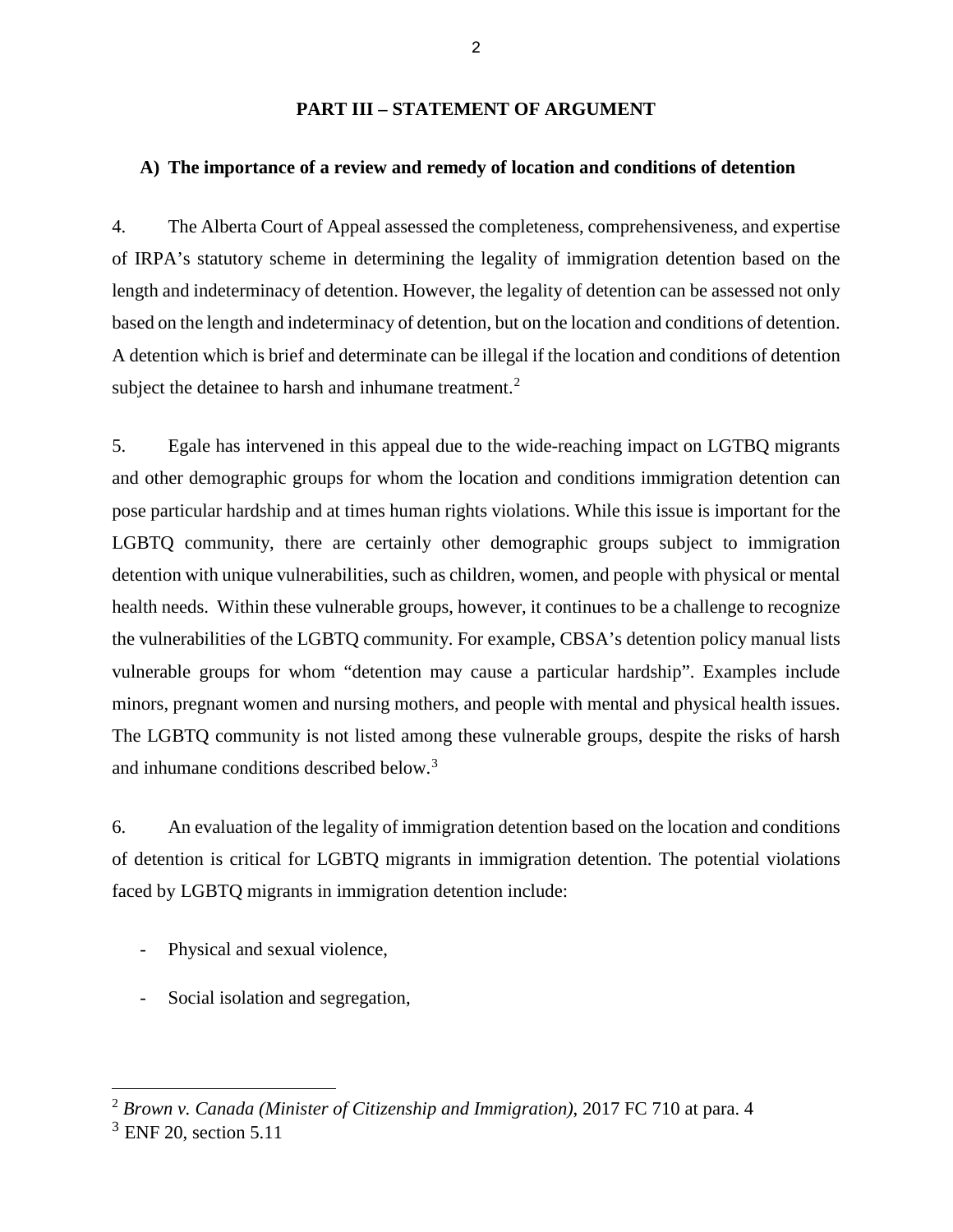- Barriers to accessing medical care, including HIV medication and hormonal treatment,
- The development or exacerbation of mental health issues.<sup>[4](#page-9-0)</sup>

7. Other groups may face these violations, but the LGBTQ community faces these violations because they are LGBTQ.<sup>[5](#page-9-1)</sup>

8. Many LGBTQ migrants are forced to take steps to conceal their sexual orientation or gender identity in order to reduce the possibility of experiencing these harms, which is in itself a violation of their rights. Further, the discovery of a detained migrant's sexual orientation or identity can lead to abuses such as homophobic violence or the detention of transgender migrants in facilities with members of the opposite sex.<sup>[6](#page-9-2)</sup>

9. The potential for conditions of detention to violate the rights of LGBTQ migrants has been recognized in other jurisdictions. For example, the European Court of Human Rights has recognized that the conditions of detention of LGBTQ migrants are illegal when they are segregated and lose access to detention centre services or when their segregation amounts to nonpenal solitary confinement.[7](#page-9-3)

10. As stated above, the potential risks of harsh conditions may be present in any detention, regardless of duration. Because of the heightened risk of these conditions arising for vulnerable demographic communities such as the LGBTQ community, a quick and effective method is required to review the conditions and location of detention which may give rise to inhumane conditions.

## **B) Lack of clarity regarding whether the IRPA scheme allows for a consideration of the location or conditions of detention**

<span id="page-9-0"></span><sup>4</sup> Shana Tabak and Rachel Levitan, "LGBTI Migrants in Immigration Detention: A Global Perspective", 37 *Harvard Journal of Law and Gender*, 2014

<span id="page-9-1"></span> $<sup>5</sup>$  Ibid.</sup>

<span id="page-9-2"></span><sup>6</sup> *Brown*, para. 63, 64; Transgender woman files human rights complaint after detention in men's jail, *The Globe and Mail*, July 4, 2014.

<span id="page-9-3"></span> $7 X. v.$  Turkey, Application No. 24626/09, ECHR 2013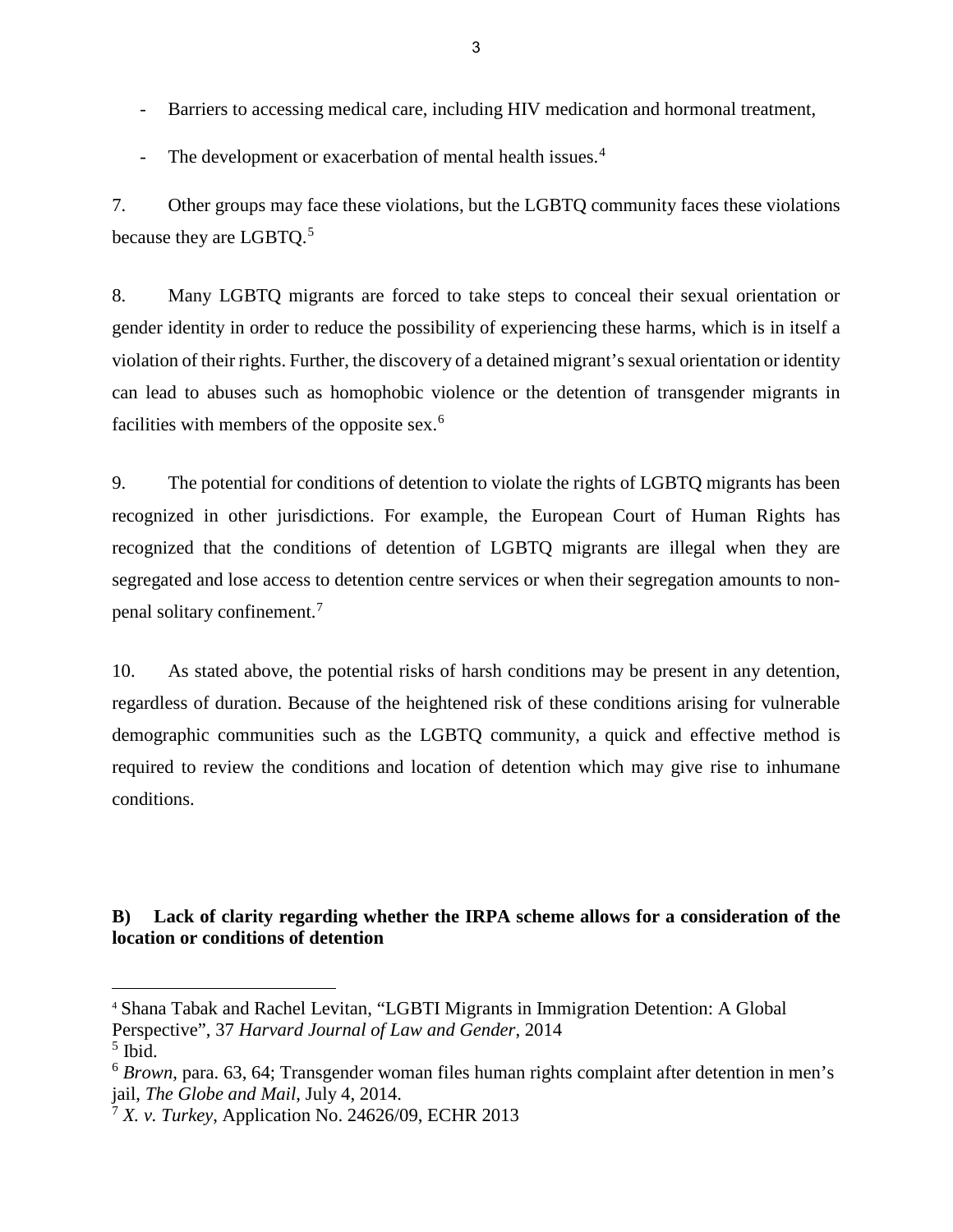11. Despite the importance of considering location and conditions of detention in determining the legality of detention, it is not clear that the IRPA scheme requires consideration of the location and conditions of detention.

12. There is no statutory obligation on the Immigration Division (ID) to consider the location and conditions of detention in a detention review hearing. Pursuant to ss. 57(1) and 58 of the IRPA, the Immigration Division's detention review is confined to an examination of the reasons for detention. The factors to be considered by the Immigration Division in Regulations 244-249 do not list the location and conditions of detention as relevant factors. [8](#page-10-0)

13. In *Brown*, the Federal Court examined the constitutionality of the IRPA detention regime. Despite the absence of a statutory requirement to consider the location and conditions of detention, the Court concluded that the detention regime was constitutional because Immigration Division adjudicators are required to consider alternatives to detention, such as release, bail bond, periodic reporting, and detention in a form that is less restrictive to the individual.<sup>[9](#page-10-1)</sup>

14. However, the Immigration Division's obligation to consider alternatives to detention or detention in a less restrictive form does not require it to consider whether a detainee's conditions or location of detention is harsh or illegal.

15. This obligation does not assist a detainee for whom grounds for detention exist, but who is detained in an inappropriate location or under inhumane conditions. As a practical matter, there is no impetus for the ID to factor such conditions into its decision because it is powerless to remedy them. The requirement to consider is illusory without the power to remedy.

<span id="page-10-0"></span><sup>8</sup> IRPR, R. 244-248, IRPA, s. 58(1)

<span id="page-10-1"></span><sup>9</sup> *Brown*, supra, para. 129-138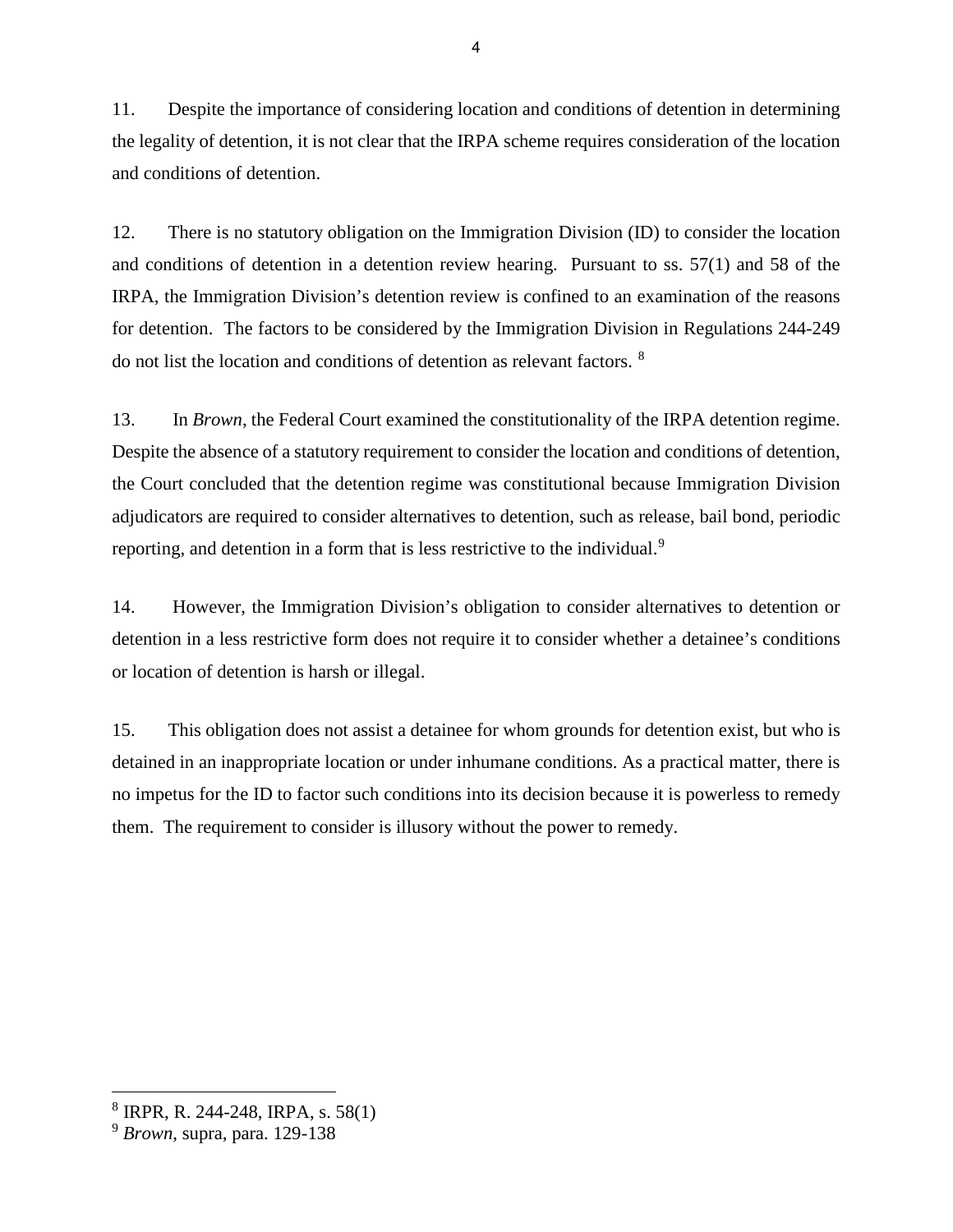## **C) Decision makers under the IRPA scheme have no power to remedy location and conditions of detention**

16. It is clear that the ID has no power to remedy harsh or inhumane conditions and location of immigration detention. The only power conferred to the ID is to order release, or continued detention.[10](#page-11-0)

17. The ID has acknowledged its lack of authority to remedy harsh/illegal conditions or location of detention. $11$ 

18. The Federal Court has also recognized the ID's lack of power to remedy harsh or inhumane conditions and location of detention. However, the Court found that this lack of authority is constitutional because such considerations are relevant in ordering continued detention or release:

"The ID's lack of jurisdiction over the location and conditions of detention therefore does not contravene either s. 7 or s. 9 of the *Charter*. An ID member is constitutionally required to consider the availability, effectiveness, and appropriateness of alternatives to detention, as well as less restrictive forms of detention, before deciding whether an individual should be released." $^{12}$  $^{12}$  $^{12}$ 

19. While an ID Member may be required to consider less restrictive forms of detention, the fact remains that she has no power to issue a remedy other than release. She would not, for example, be able to order access to hormone therapy for a transgender detainee, or access to HIV medication, or detention with detainees of a similar sexual orientation or gender identity. It is therefore possible for an ID member to order the continued detention of a person experiencing

<span id="page-11-0"></span><sup>&</sup>lt;sup>10</sup> IRPA, s. 58; Immigration and Refugee Board, Chairperson's Guideline 2: Detention, section 1.1.4

<span id="page-11-1"></span><sup>&</sup>lt;sup>11</sup> *Canada (Citizenship and Immigration) v. Jama* [2007] IDD No. 6 (IRB): "The Minister's officers are responsible for determining the place of detention in any given case; the Immigration Division has no authority, as far as I am aware, to order that detention be maintained at a given location such as, in this case, a mental health facility."; *Canada (Citizenship and Immigration) v. XXX* [2008] IDD No. 0018-A7-00915 (IRB): "It is clear to me that, in this case, it is preferable for Mr. XXXX to be held in a hospital that can monitor his health care needs. I am well aware that I have no jurisdiction to decide where he is held."

<span id="page-11-2"></span><sup>12</sup> *Brown*, supra, at para. 138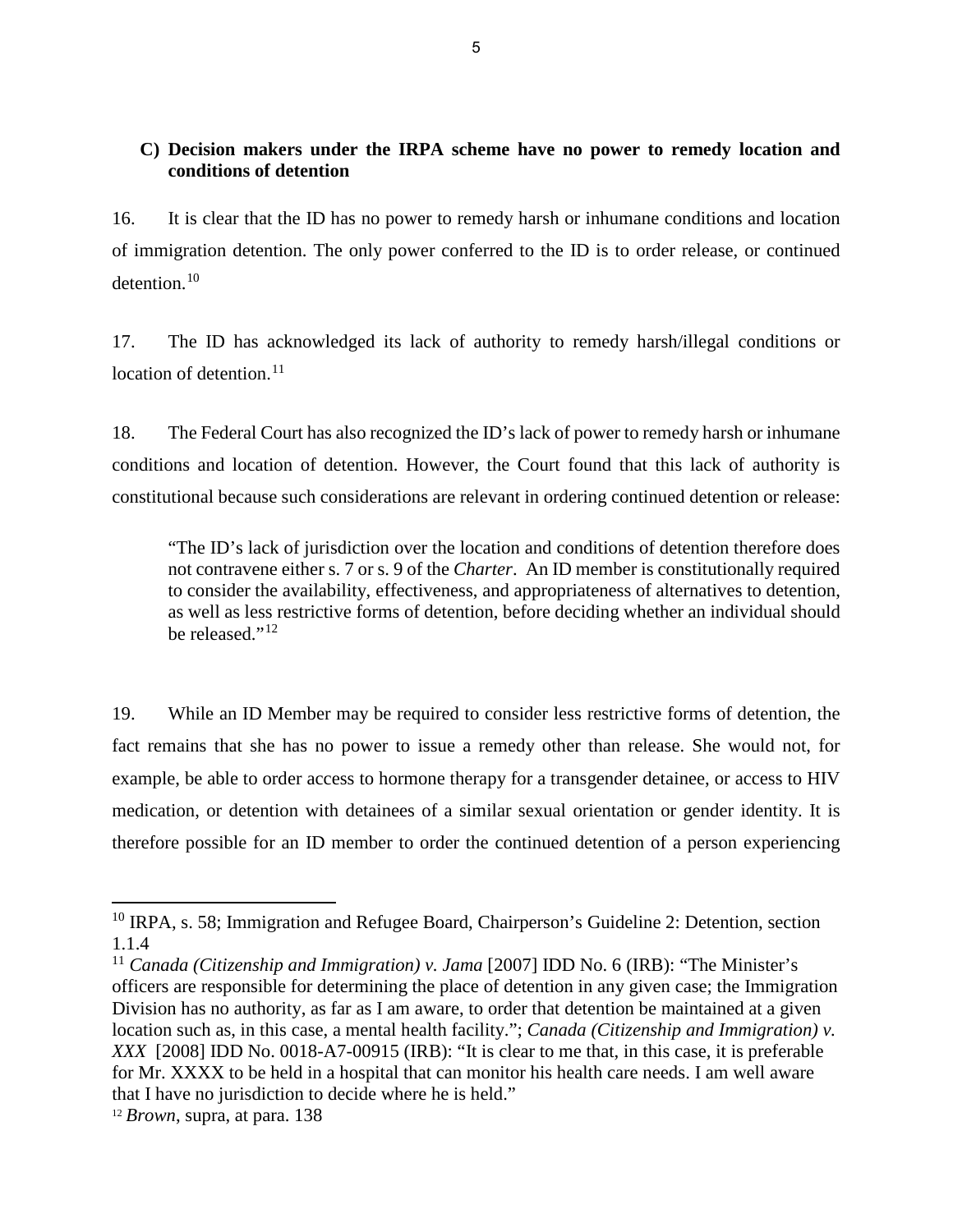harsh or inhumane conditions if the criteria for continued detention is otherwise met under s. 58 of *IRPA*.

20. The Federal Court on judicial review would be bound to uphold the Member's decision based on the ID's lack of jurisdiction to remedy such conditions. Even if the Federal Court were moved to grant the application for judicial review, its power under s. 18.1 of the Federal Courts Act is limited to quashing the decision and remanding it back to the ID.<sup>[13](#page-12-0)</sup>

21. In *Brown*, the Court found three possible methods for immigration detainees to challenge the conditions and location of detention:

- (a) Detainees may challenge the location or conditions of detention with the Canada Border Services Agency (CBSA);
- (b) Detainees in provincial facilities may challenge the location or conditions of their detention in accordance with the procedures of that facility;
- (c) Detainees may bring applications for *habeas corpus* in Superior Courts.[14](#page-12-1)

22. If the ability for detainees to seek *habeas corpus* is removed from these options by this Court, the only remaining remedies would be challenging the location and conditions of detention before the CBSA or the provincial detention authorities. This would amount to requesting a jailor to remedy the conditions of jail. This is not an effective remedy consistent with the rule of law.

23. Regarding a challenge to conditions and location of detention with CBSA, there is no formal or legal process or timeline to guide a complaint. This leaves CBSA with complete discretion over the conditions and location of detention. There is no legal process requiring CBSA to respond at all to a complaint regarding conditions which may subject an LGBTQ detainee to physical or psychological harm. A judicial review application to the Federal Court could challenge the CBSA's failure to remedy conditions and location of detention, but such challenges would be time consuming and uncertain given the discretionary, limited mandate of the Federal Court on

<span id="page-12-0"></span><sup>13</sup> Federal Courts Act, s. 18.1

<span id="page-12-1"></span><sup>14</sup> *Brown*, at para. 137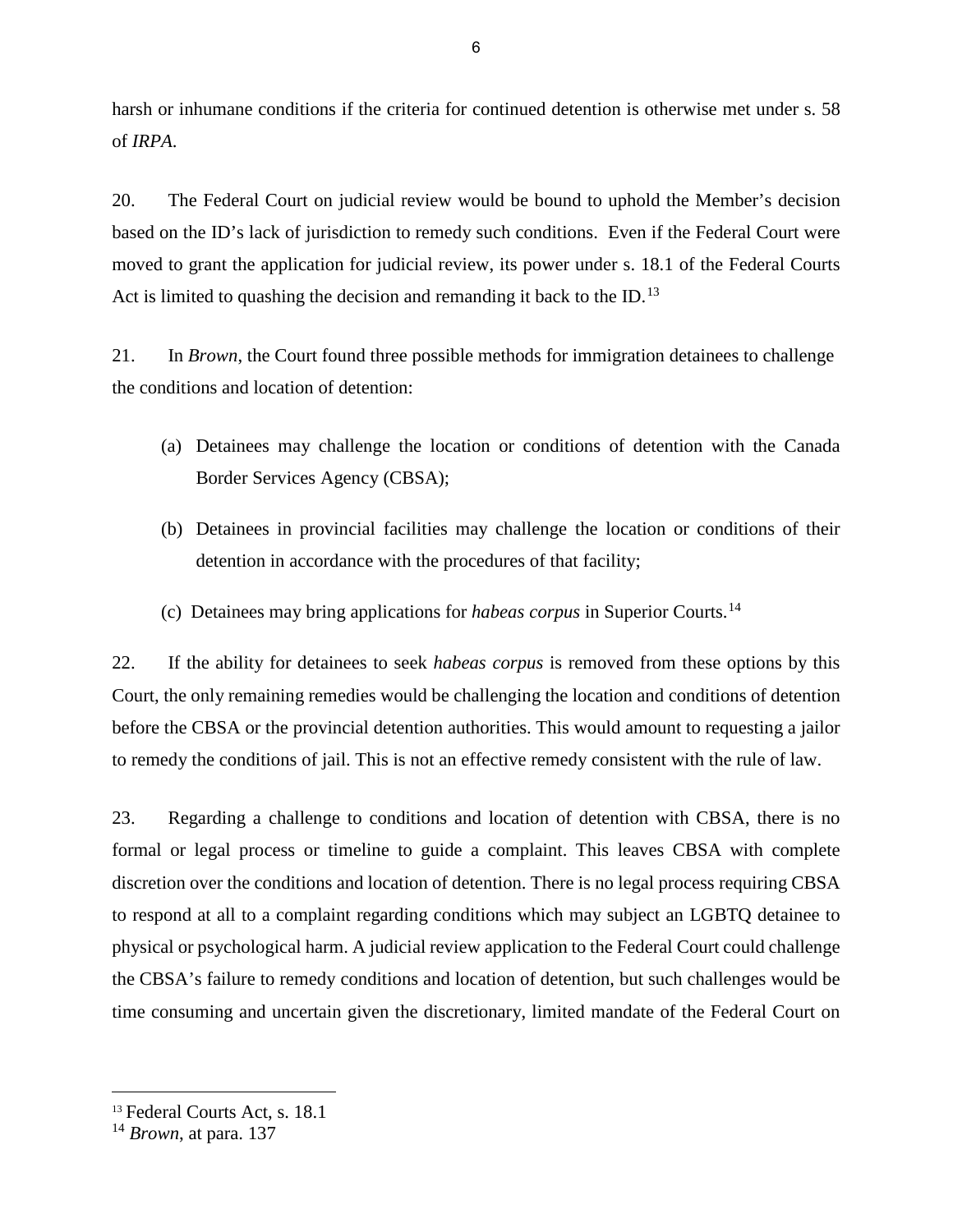judicial review. This discretionary, time consuming process has been found to be inferior to *habeas corpus*. [15](#page-13-0)

24. Once an individual is placed in a provincial correctional facility, CBSA loses control over the conditions and location of their detention. CBSA does not control the location of the detention facility, and detainees are not provided an opportunity to make submissions about the propriety of the facility nor are they provided with reasons for the choice of facility.<sup>[16](#page-13-1)</sup>

25. A challenge to the location and conditions of detention with provincial correctional facilities is not an effective remedy for an immigration detainee because it is made in a penal context, and such relief is discretionary and time consuming.

## **D)** *Habeas corpus* **is effective in reviewing and remedying the illegality of the location or conditions of detention**

26. By contrast to the statutory review process under IRPA, *habeas corpus* allows detainees to challenge the legality of their detention in relation to the conditions and location of detention. As this Court has stated:

A prisoner is entitled to the writ of *habeas corpus* when, though lawfully in custody, he is deprived of some right to which he is lawfully entitled even in his confinement, the deprivation of which serves to make his imprisonment more burdensome than the law allows or curtails his liberty to a greater extent than the law permits."[17](#page-13-2)

27. In *May v. Fernadale*, this Court relied on its previous jurisprudence to find that the scope of liberty capable of review on a *habeas corpus* application encompasses deprivations of liberty imposed:

In *Martineau v. Matsqui Institution Disciplinary Board*, [1979 CanLII 184 \(SCC\),](https://www.canlii.org/en/ca/scc/doc/1979/1979canlii184/1979canlii184.html) [1980] 1 S.C.R. 602, Dickson J. (as he then was) laid the cornerstone for the modern theory and practice of judicial review of correctional decisions:

<span id="page-13-0"></span><sup>15</sup> *Toure v. Minister of Public Safety*, 2017 ONSC 5878, at paras. 71, 72

*Ogiamien v. Ontario (Community Safety and Correctional Services),* 2017 ONCA 839, at para. 18 (citing *Chaudhary*)

<span id="page-13-1"></span><sup>16</sup> *Brown*, para. 105

<span id="page-13-2"></span><sup>17</sup> *R. v. Miller*, [1985] 2 SCR 613, at p. 639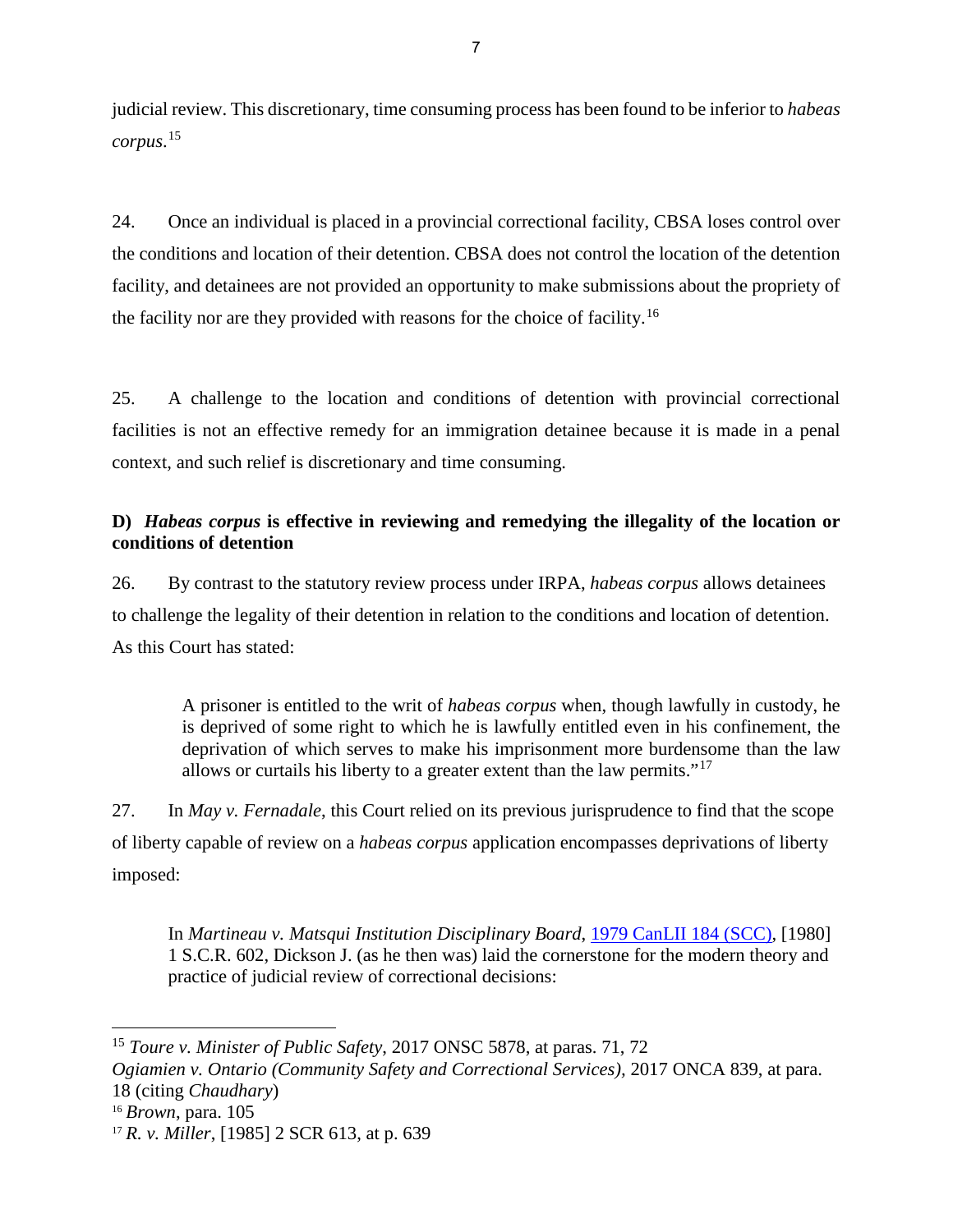In the case at bar, the disciplinary board was not under either an express or implied duty to follow a judicial type of procedure, but the board was obliged to find facts affecting a subject and to exercise a form of discretion in pronouncing judgment and penalty. Moreover, the board's decision had the effect of depriving an individual of his liberty by committing him to a "prison within a prison". In these circumstances, elementary justice requires some procedural protection. The rule of law must run within penitentiary walls. [Emphasis added; p.  $622.1^{18}$  $622.1^{18}$  $622.1^{18}$ ]

28. The Ontario Court of Appeal has recently affirmed that Courts on *habeas corpus*

applications can consider matters other than length and uncertainty of detention:

"I accept Mr. Toure's general submission and his reliance on *Ogiamien #2*; the principle applied in *Chaudhary* is not restricted to the specific facts considered in that case. In *Ogiamien #2*, at para. 41, this court rejected the contention that *habeas corpus* will only be available in immigration matters in the case of lengthy detentions of uncertain duration."<sup>[19](#page-14-1)</sup>

29. Most recently, the Ontario Court of Appeal relied on this Court's decision in *May* in defining *habeas corpus* remedies that go beyond release from imprisonment:

"The majority in *May* reviewed the purpose behind the writ of *habeas corpus*. Fish and LeBel JJ., at para. 21, quoted from a decision of Black J. in the United States Supreme Court where he said that the purpose of *habeas corpus* was 'the protection of individuals against erosion of their right to be free from wrongful restraints against their liberty.' That protection was stated in broad terms. It was not restricted to imprisonment but to any restraint on a person's liberty. Such restraints can take many forms."[20](#page-14-2)

30. Superior Courts have explicitly acknowledged that an application for *habeas corpus* relief encompasses a review and remedy of the conditions and location of detention. In *Almrei*, a Superior Court reviewed the climatic conditions of the Plaintiff's immigration detention and made an order requiring the issuance of appropriate apparel to Mr. Almrei. In *Toure*, the Superior Court on a *habeas corpus* application involving an immigration detainee examined the conditions and location of his detention at length, and ordered that he be transferred from a maximum security provincial facility to a minimum security immigration holding centre.<sup>[21](#page-14-3)</sup>

<span id="page-14-0"></span><sup>18</sup> *May v. Fernadale Institution* 2005 SCC 82, para. 25

<span id="page-14-1"></span><sup>19</sup> *Toure v. Canada (Minister of Public Security and Emergency Preparedness),* 2018 ONCA 681 at para. 23

<span id="page-14-2"></span><sup>20</sup> *Wang v. Canada* 2018 ONCA 798

<span id="page-14-3"></span><sup>21</sup> *Canada v. Dadzie*, 2016 ONSC 6045, at paras. 32-33; *Toure*, note 19, at paras. 67-92; *Almrei* 

*v. Canada (Attorney General)*, 2003 CanLII 17113 (ON SC)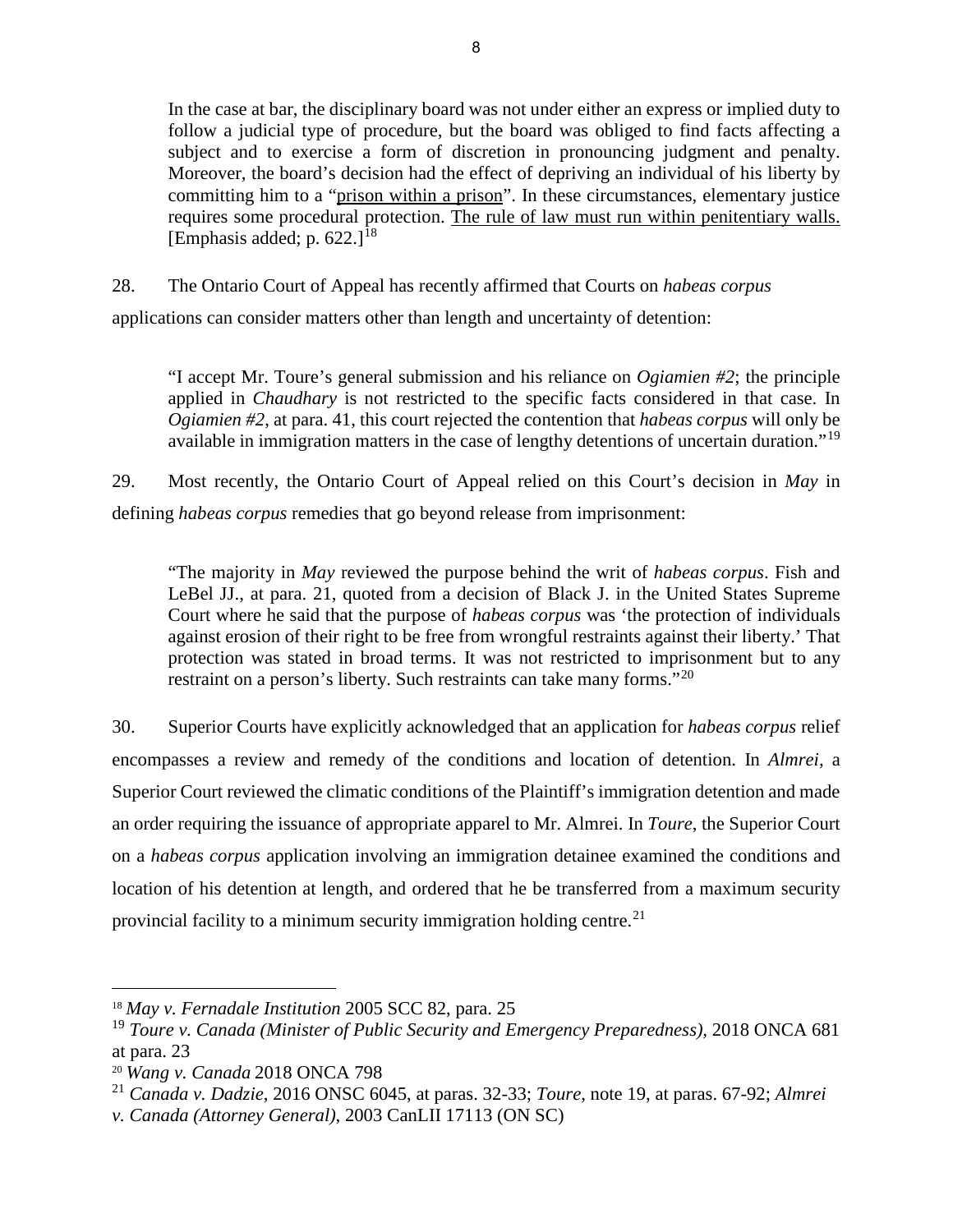E) Høbeøs corpus is more advantageous than the IRPA scheme in reviewing and remedying the legality of the location and conditions of immigration detention

31. A timely, effective review and remedy for LGBTQ detained migrants is required to address the location or conditions of detention that could amount to harsh, inhumane treatment. To paraphrase this Court from its decision in May, the rule of law must run within the walls of immigration detention.

32. The IRPA scheme has no process for such a review, and in fact does not confer such powers to the ID. Location and conditions of detention are left to the full discretion of administrative officers of the state.

33. By contrast, habeas corpus is a timely remedy for reviewing and remedying conditions or location of detention which result in harsh or inhumane treatment. The scope of habeas corpus ís not confined to ordering release or continued detention, but to providing a remedy for detentions conditions which are illegal.

34. The IRPA scheme is not a complete and comprehensive scheme which is equally advantageous to *habeas corpus* because it does not empower decision makers to review and remedy for harsh or illegal location and conditions of detention.

### PART IV AND V - COSTS AND ORDER SOUGHT

35. Egale does not seek costs in this matter and asks that costs not be awarded against it in the event that the appeal is dismissed or granted. Egale requests that the appeal be determined in accordance with the above submissions.

ALL OF WHICH IS RESPECTULLY SUBMITTED, this 31<sup>st</sup> day of October, 2018

Michael Battista and Adrienne Smith Counsel for the Intervener, Egale Canada Human Rights Trust

BATTISTA SMITH MIGRATION LAW GROUP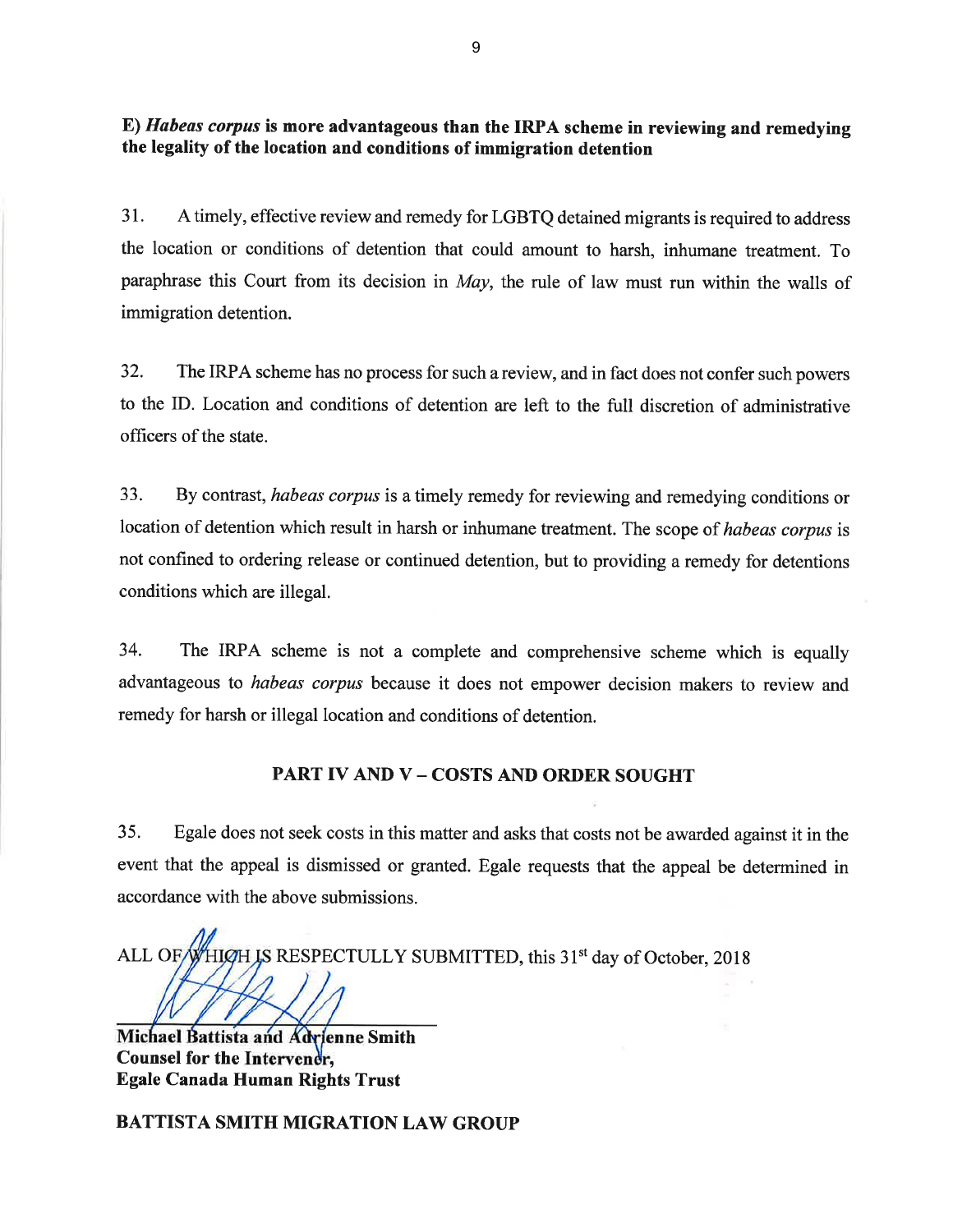160 Bloor St. East, Suite 1000 Toronto, Ontario M5W 1B9 Tel: (416) 203-2899 Fax: (416) 203-7949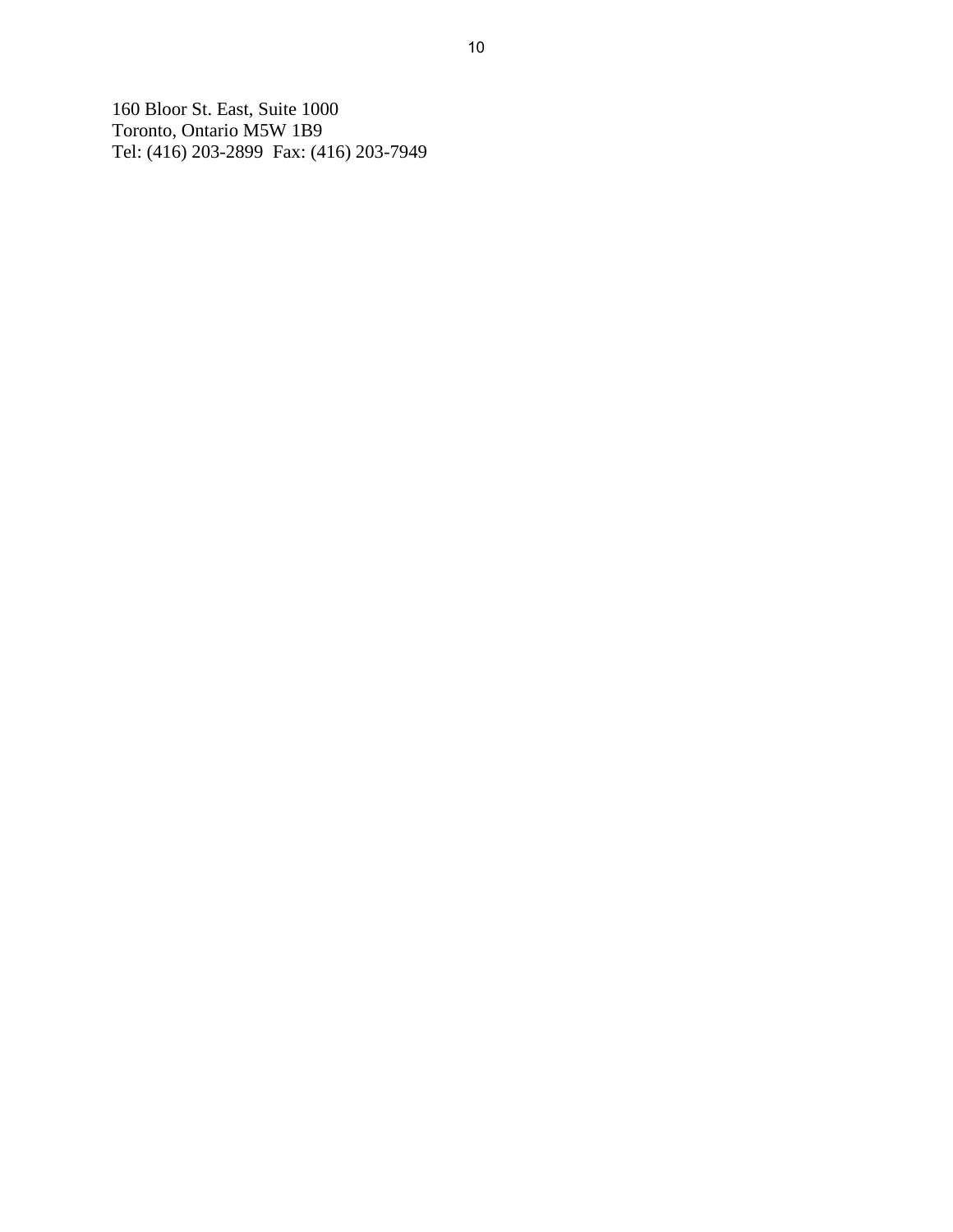## **PART VI – TABLE OF AUTHORITIES**

# **Cases:** References in argument

| Almrei v. Canada (Attorney General), 2003 CanLII 17113 (ON SC)                                         | 30                      |
|--------------------------------------------------------------------------------------------------------|-------------------------|
| Brown v. Canada (Minister of Citizenship and Immigration), 2017 FC 710                                 | 4, 8, 13, 18, 21,<br>24 |
| Canada v. Dadzie, 2016 ONSC 6045                                                                       | 30                      |
| Canada (Minister of Citizenship and Immigration) v. Jama, [2007] IDD No.<br>6                          | 17                      |
| Canada (Minister of Public Security) v. XXX, [2008], ID File No. 0018-A7-<br>00915                     | 17                      |
| Chhina v. Canada (Public Safety and Emergency Preparedness) 2017<br><b>ABCA 248</b>                    | $\overline{2}$          |
| May v. Fernadale Institution 2005 SCC 82                                                               | 27                      |
| Ogiamien v. Ontario (Community Safety and Correctional Services), 2017<br><b>ONCA 839</b>              | 23, 28                  |
| R. v. Miller, [1985] 2 SCR 613                                                                         | 26                      |
| Toure v. Canada (Minister of Public Security and Emergency Preparedness),<br>2018 ONCA 681             | 28, 30                  |
| Toure v. Minister of Public Safety, 2017 ONSC 5878                                                     | 23                      |
| Wang v. Canada 2018 ONCA 798                                                                           | 29                      |
| <u>X. v. Turkey Application No. 24626/09, European Court of Human Rights-</u><br>(Second Section) 2013 | 9                       |

# **Secondary Sources:**

| <b>ENF 20, section 5.11</b>                                                |  |
|----------------------------------------------------------------------------|--|
| https://www.canada.ca/content/dam/ircc/migration/ircc/english/resources/ma |  |
| $nuals/enf/enf20-eng.pdf$                                                  |  |
| Transgender woman files human rights complaint after detention in men's    |  |
| jail, <i>The Globe and Mail</i> , July 4, 2014                             |  |
|                                                                            |  |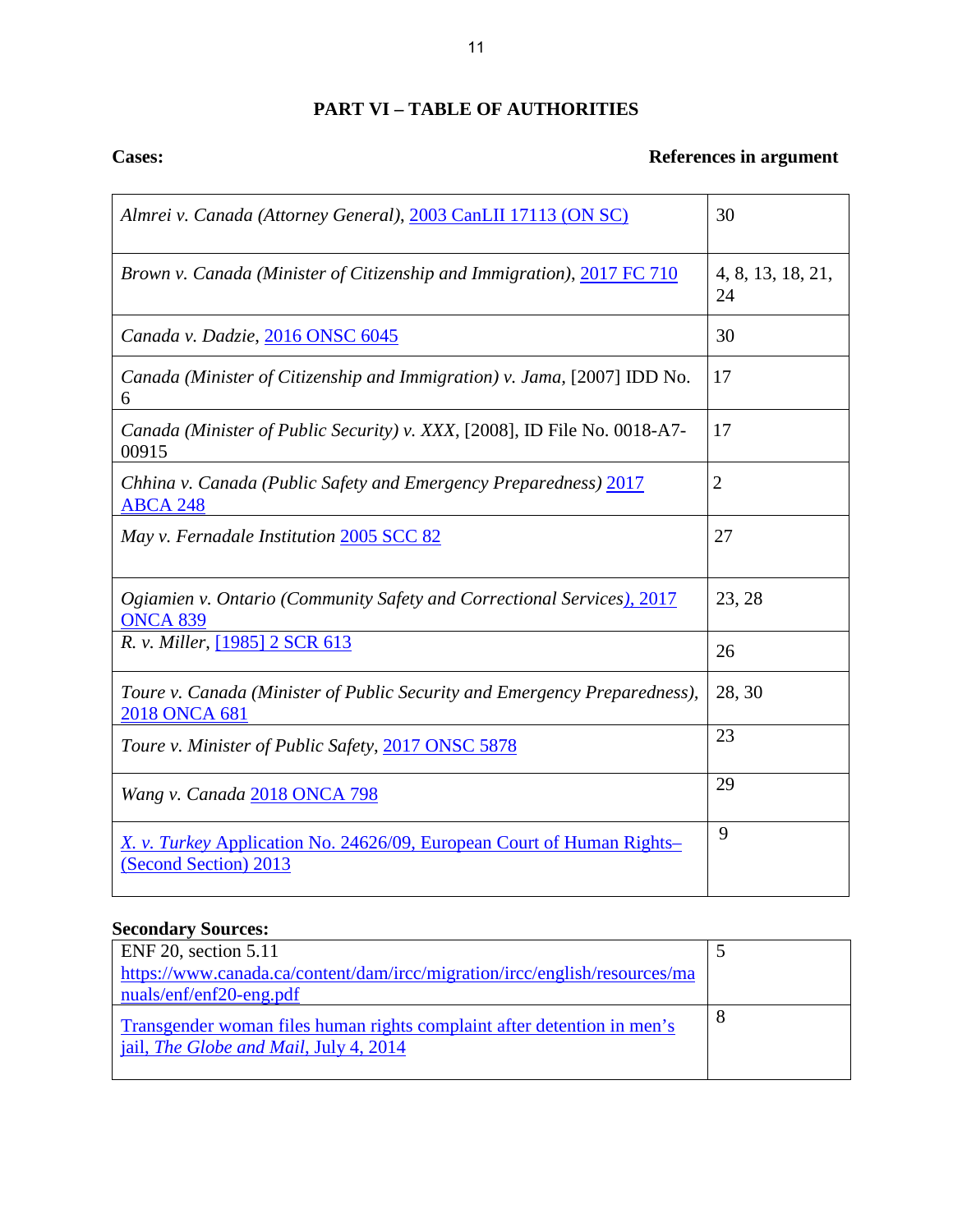[Shana Tabak and Rachel Levitan, "LGBTI Migrants in Immigration](http://harvardjlg.com/wp-content/uploads/2012/01/2014.1.pdf)  [Detention: A Global Perspective", 37](http://harvardjlg.com/wp-content/uploads/2012/01/2014.1.pdf) *Harvard Journal of Law and Gender*, [2014.](http://harvardjlg.com/wp-content/uploads/2012/01/2014.1.pdf) 6

## **PART VII – STATUES, REGULATIONS, RULES**

## *Immigration and Refugee Protection Regulations***, SOR/2002-227**

**244** For the purposes of Division 6 of Part 1 of the Act, the factors set out in this Part shall be taken into consideration when assessing whether a person

- **(a)** is unlikely to appear for examination, an admissibility hearing, removal from Canada, or at a proceeding that could lead to the making of a removal order by the Minister under subsection 44(2) of the Act;
- **(b)** is a danger to the public; or
- **(c)** is a foreign national whose identity has not been established.

**245** For the purposes of paragraph 244(a), the factors are the following:

- **(a)** being a fugitive from justice in a foreign jurisdiction in relation to an offence that, if committed in Canada, would constitute an offence under an Act of Parliament;
- **(b)** voluntary compliance with any previous departure order;
- **(c)** voluntary compliance with any previously required appearance at an immigration or criminal proceeding;
- **(d)** previous compliance with any conditions imposed in respect of entry, release or a stay of removal;
- **(e)** any previous avoidance of examination or escape from custody, or any previous attempt to do so;
- **(f)** involvement with a people smuggling or trafficking in persons operation that would likely lead the person to not appear for a measure referred to in paragraph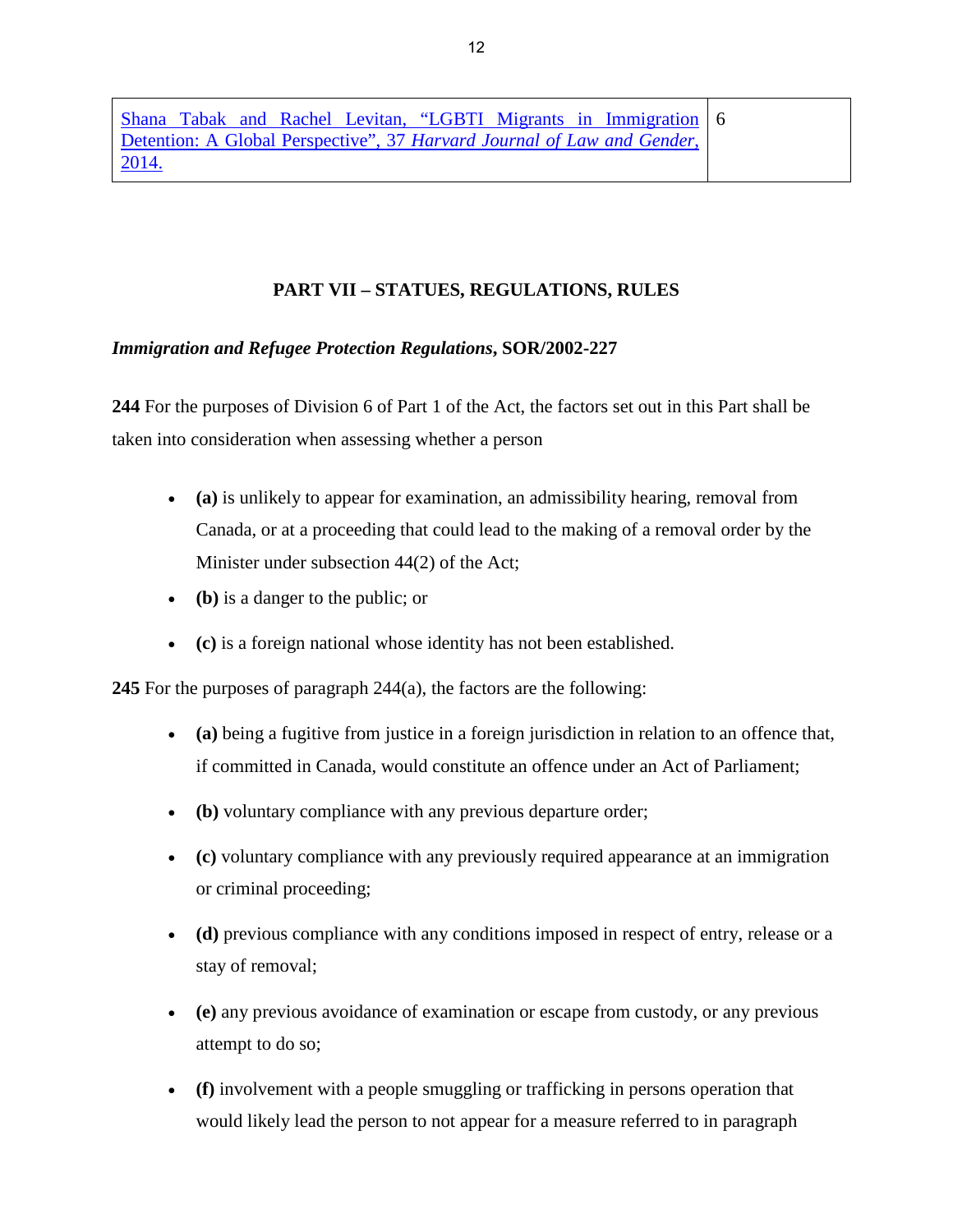244(a) or to be vulnerable to being influenced or coerced by an organization involved in such an operation to not appear for such a measure; and

• **(g)** the existence of strong ties to a community in Canada.

**246** For the purposes of paragraph 244(b), the factors are the following:

- **(a)** the fact that the person constitutes, in the opinion of the Minister, a danger to the public in Canada or a danger to the security of Canada under paragraph  $101(2)(b)$ , subparagraph  $113(d)(i)$  or (ii) or paragraph  $115(2)(a)$  or (b) of the Act;
- **(b)** association with a criminal organization within the meaning of subsection 121(2) of the Act;
- **(c)** engagement in people smuggling or trafficking in persons;
- **(d)** conviction in Canada under an Act of Parliament for
	- o **(i)** a sexual offence, or
	- o **(ii)** an offence involving violence or weapons;
- **(e)** conviction for an offence in Canada under any of the following provisions of the *[Controlled Drugs and Substances Act](http://laws-lois.justice.gc.ca/eng/acts/C-38.8)*, namely,
	- o **(i)** section 5 (trafficking),
	- o **(ii)** section 6 (importing and exporting), and
	- o **(iii)** section 7 (production);
- **(f)** conviction outside Canada, or the existence of pending charges outside Canada, for an offence that, if committed in Canada, would constitute an offence under an Act of Parliament for
	- o **(i)** a sexual offence, or
	- o **(ii)** an offence involving violence or weapons; and
- **(g)** conviction outside Canada, or the existence of pending charges outside Canada, for an offence that, if committed in Canada, would constitute an offence under any of the following provisions of the *[Controlled Drugs and Substances Act](http://laws-lois.justice.gc.ca/eng/acts/C-38.8)*, namely,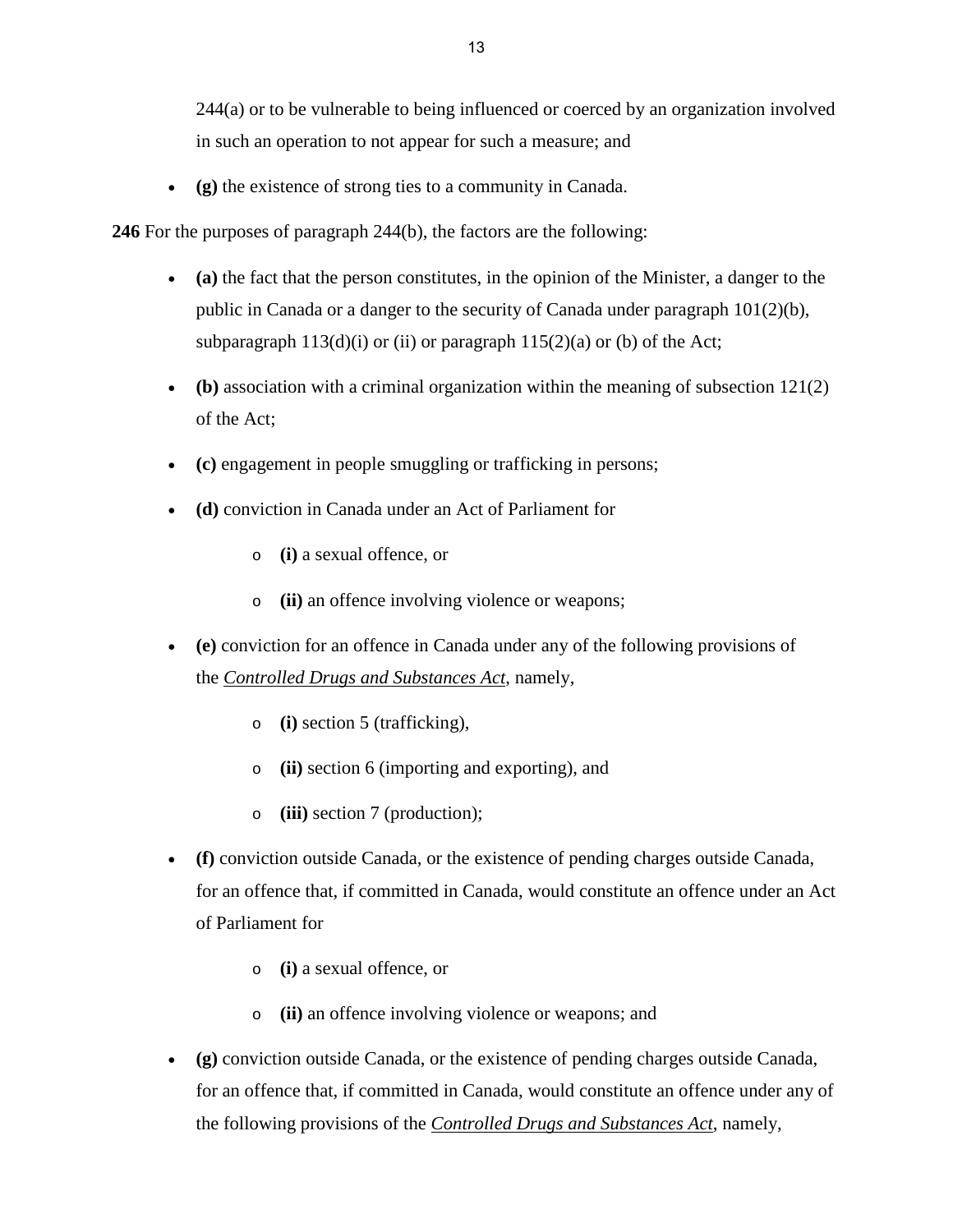- o **(i)** section 5 (trafficking),
- o **(ii)** section 6 (importing and exporting), and
- o **(iii)** section 7 (production).
- **247 (1)** For the purposes of paragraph 244(c), the factors are the following:
	- o **(a)** the foreign national's cooperation in providing evidence of their identity or assisting the Department or the Canada Border Services Agency in obtaining evidence of their identity, in providing the date and place of their birth as well as the names of their mother and father, in providing detailed information on the itinerary they followed in travelling to Canada or in completing an application for a travel document;
	- o **(b)** in the case of a foreign national who makes a claim for refugee protection, the possibility of obtaining identity documents or information without divulging personal information to government officials of their country of nationality or, if there is no country of nationality, their country of former habitual residence;
	- o **(c)** the foreign national's destruction of their identity or travel documents, or the use of fraudulent documents by the foreign national in order to mislead the Department or the Canada Border Services Agency, and the circumstances under which the foreign national acted;
	- o **(d)** the provision of contradictory information by the foreign national with respect to their identity during the processing of an application by the Department or the Canada Border Services Agency; and
	- o **(e)** the existence of documents that contradict information provided by the foreign national with respect to their identity.

**(2)** Consideration of the factors set out in paragraph (1)(a) shall not have an adverse impact with respect to minor children referred to in section 249.

**248** If it is determined that there are grounds for detention, the following factors shall be considered before a decision is made on detention or release: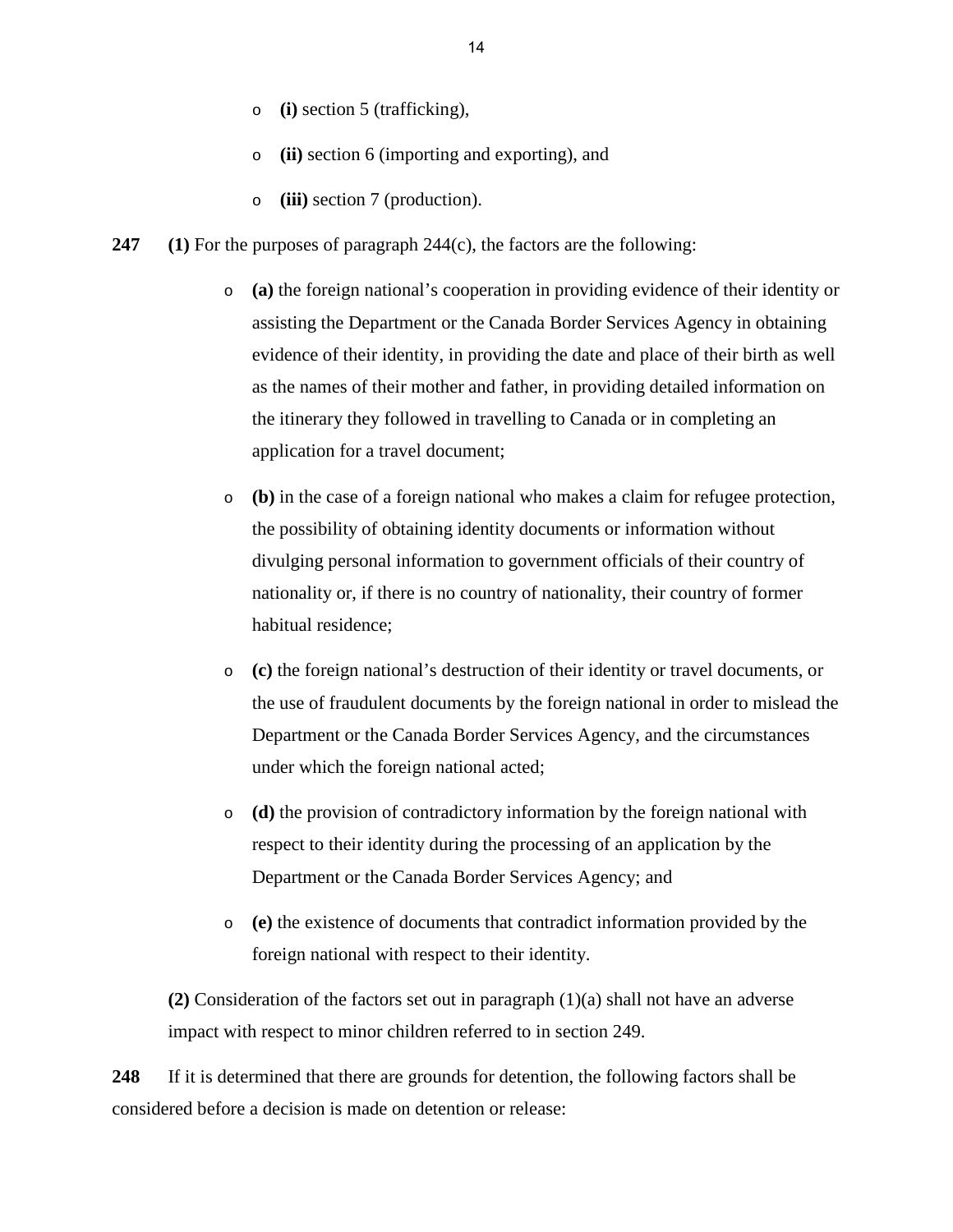- **(a)** the reason for detention;
- **(b)** the length of time in detention;
- **(c)** whether there are any elements that can assist in determining the length of time that detention is likely to continue and, if so, that length of time;
- **(d)** any unexplained delays or unexplained lack of diligence caused by the Department, the Canada Border Services Agency or the person concerned; and
- **(e)** the existence of alternatives to detention.

## *Immigration and Refugee Protection Act***, S.C. 2001, c. 27**

**58 (1)** The Immigration Division shall order the release of a permanent resident or a foreign national unless it is satisfied, taking into account prescribed factors, that

- **(a)** they are a danger to the public;
- **(b)** they are unlikely to appear for examination, an admissibility hearing, removal from Canada, or at a proceeding that could lead to the making of a removal order by the Minister under subsection 44(2);
- **(c)** the Minister is taking necessary steps to inquire into a reasonable suspicion that they are inadmissible on grounds of security, violating human or international rights, serious criminality, criminality or organized criminality;
- **(d)** the Minister is of the opinion that the identity of the foreign national other than a designated foreign national who was 16 years of age or older on the day of the arrival that is the subject of the designation in question — has not been, but may be, established and they have not reasonably cooperated with the Minister by providing relevant information for the purpose of establishing their identity or the Minister is making reasonable efforts to establish their identity; or
- **(e)** the Minister is of the opinion that the identity of the foreign national who is a designated foreign national and who was 16 years of age or older on the day of the arrival that is the subject of the designation in question has not been established.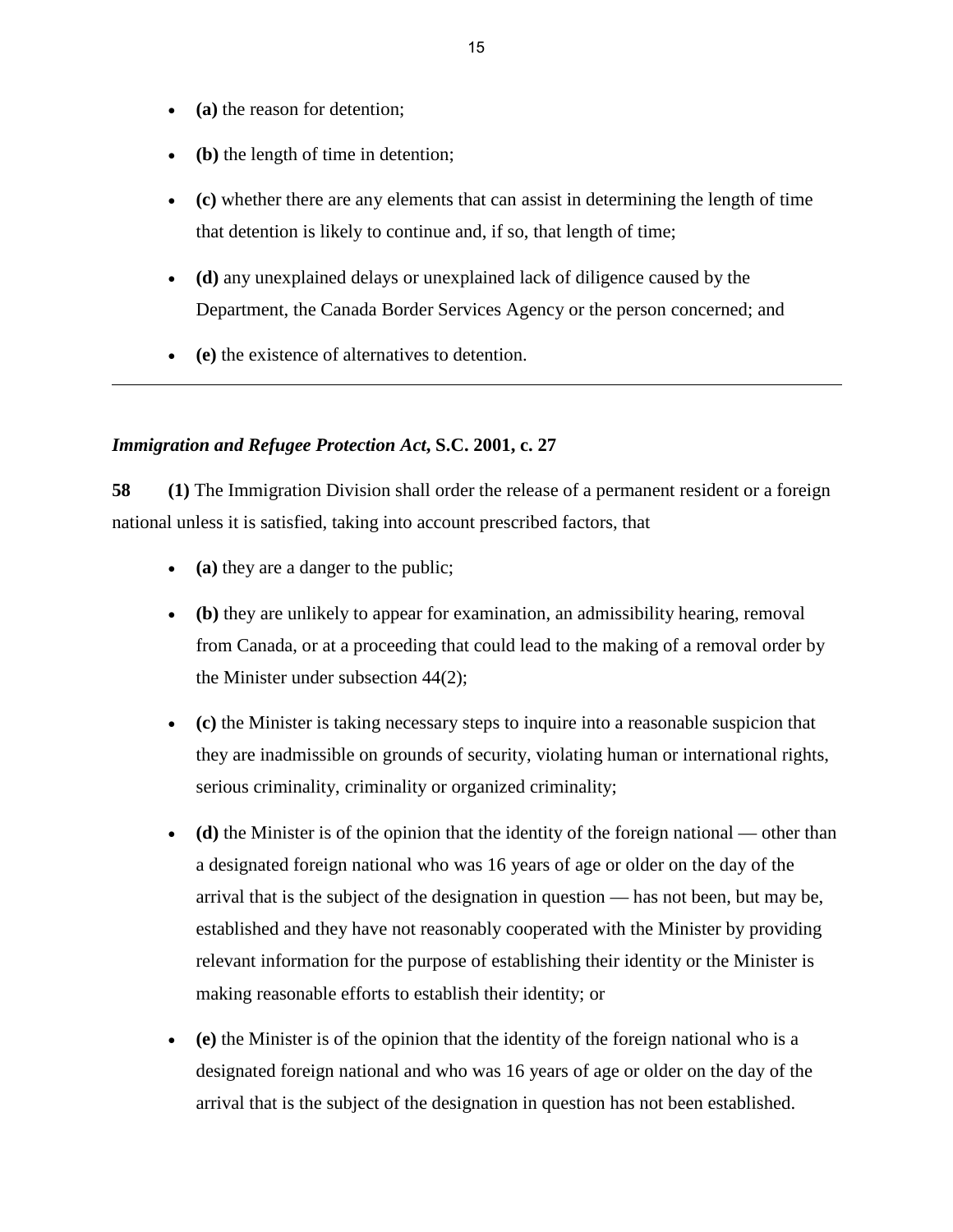## *Rules of the Supreme Court of Canada***, SOR/2002-156**

**47 (1)** Unless otherwise provided in these Rules, all motions shall be made before a judge or the Registrar and consist of the following documents, in the following order:

- o **(a)** a notice of motion in accordance with Form 47;
- o **(b)** any affidavit necessary to substantiate any fact that is not a matter of record in the Court;
- o **(c)** if considered necessary by the applicant, a memorandum of argument in accordance with paragraph  $25(1)(c)$ , with any modifications that the circumstances require;
- o **(d)** the documents that the applicant intends to rely on, in chronological order, in accordance with subrule 25(3); and
- o **(e)** except in the case of a motion for intervention, a draft of the order sought, including costs, in print and electronic format.
- **(2)** Parts I to V of the memorandum of argument shall not exceed 10 pages.
- **(3)** There shall be no oral argument on the motion unless a judge or the Registrar otherwise orders or directs.

**55** Any person interested in an application for leave to appeal, an appeal or a reference may make a motion for intervention to a judge.

**57 (1)** The affidavit in support of a motion for intervention shall identify the person interested in the proceeding and describe that person's interest in the proceeding, including any prejudice that the person interested in the proceeding would suffer if the intervention were denied.

• **(2)** A motion for intervention shall